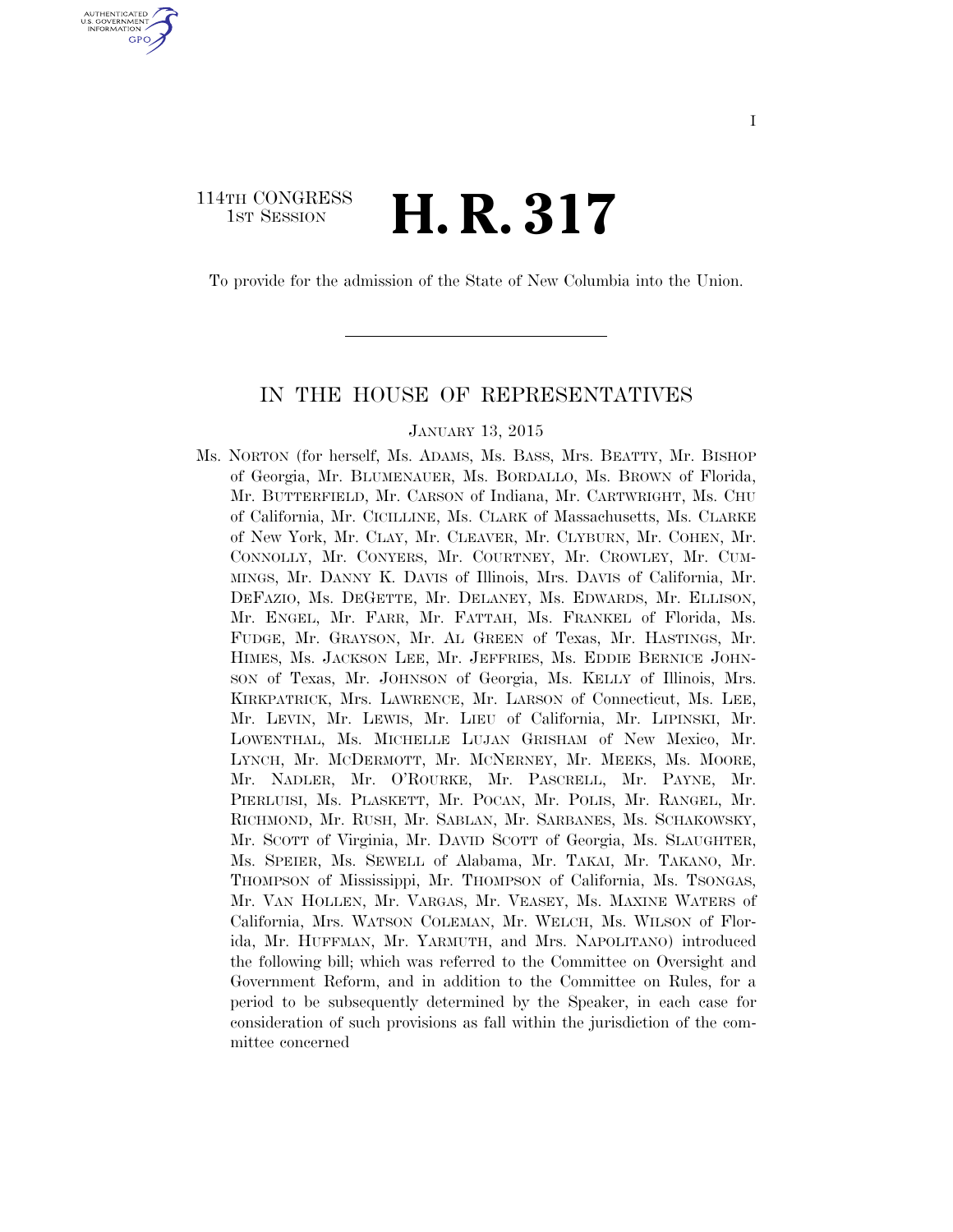# **A BILL**

2

To provide for the admission of the State of New Columbia into the Union.

- 1 *Be it enacted by the Senate and House of Representa-*
- 2 *tives of the United States of America in Congress assembled,*

### 3 **SECTION 1. SHORT TITLE; TABLE OF CONTENTS.**

- 4 (a) SHORT TITLE.—This Act may be cited as the
- 5 ''New Columbia Admission Act''.
- 6 (b) TABLE OF CONTENTS.—The table of contents of
- 7 this Act is as follows:

Sec. 1. Short title; table of contents.

#### TITLE I—STATE OF NEW COLUMBIA

Subtitle A—Procedures for Admission

- Sec. 101. Admission into the Union.
- Sec. 102. Process for admission.
- Sec. 103. Election of officials of State.
- Sec. 104. Issuance of presidential proclamation.

Subtitle B—Description of New Columbia Territory

- Sec. 111. Territories and boundaries of New Columbia.
- Sec. 112. Description of District of Columbia after admission of State.
- Sec. 113. Continuation of title to lands and property.

Subtitle C—General Provisions Relating to Laws of New Columbia

- Sec. 121. Limitation on authority of State to tax Federal property.
- Sec. 122. Effect of admission of State on current laws.
- Sec. 123. Continuation of judicial proceedings.
- Sec. 124. United States nationality.

#### TITLE II—RESPONSIBILITIES AND INTERESTS OF FEDERAL GOVERNMENT

- Sec. 201. Continuation of revised District of Columbia as seat of Federal Government.
- Sec. 202. Treatment of military lands.
- Sec. 203. Waiver of claims to Federal lands and property.
- Sec. 204. Permitting individuals residing in new seat of government to vote in Federal elections in State of most recent domicile.
- Sec. 205. Repeal of law providing for participation of District of Columbia in election of President and Vice-President.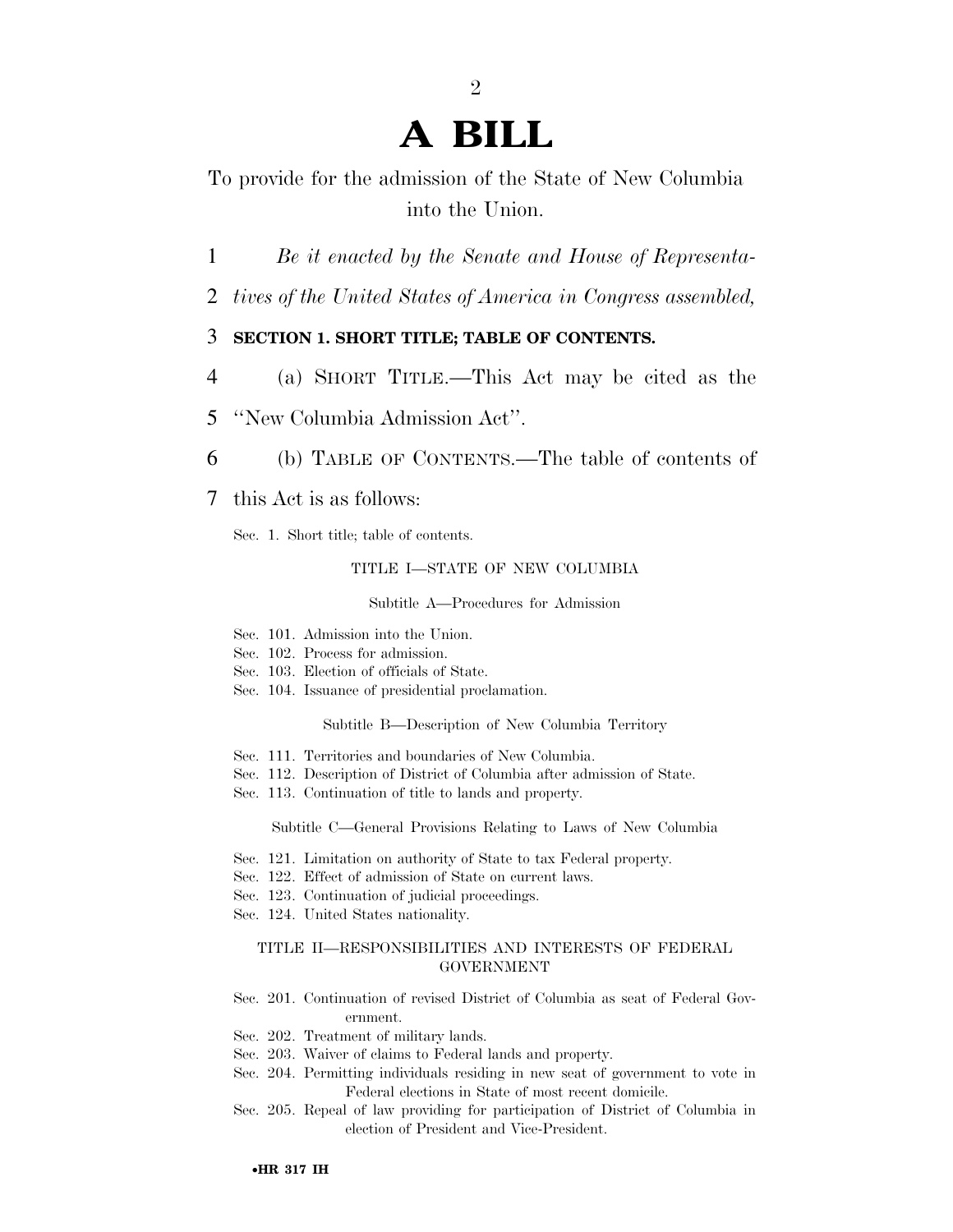Sec. 206. Expedited consideration of constitutional amendment.

#### TITLE III—GENERAL PROVISIONS

Sec. 301. General definitions. Sec. 302. Certification of enactment by President.

# **TITLE I—STATE OF NEW COLUMBIA Subtitle A—Procedures for Admission**

### **SEC. 101. ADMISSION INTO THE UNION.**

 (a) IN GENERAL.—Subject to the provisions of this Act, upon issuance of the proclamation required by section 104(b), the State of New Columbia is declared to be a State of the United States of America, and is declared admitted into the Union on an equal footing with the other States in all respects whatever.

 (b) CONSTITUTION OF STATE.—The State Constitu- tion shall always be republican in form and shall not be repugnant to the Constitution of the United States and the principles of the Declaration of Independence.

### **SEC. 102. PROCESS FOR ADMISSION.**

 (a) APPROVAL OF ADMISSION BY VOTERS OF DIS-TRICT OF COLUMBIA.—

•**HR 317 IH** (1) ELECTION PROCEDURES.—At an election designated by proclamation of the Mayor, which may be the primary or the general election held pursuant to section 103(a), a general election, or a special election, there shall be submitted to the electors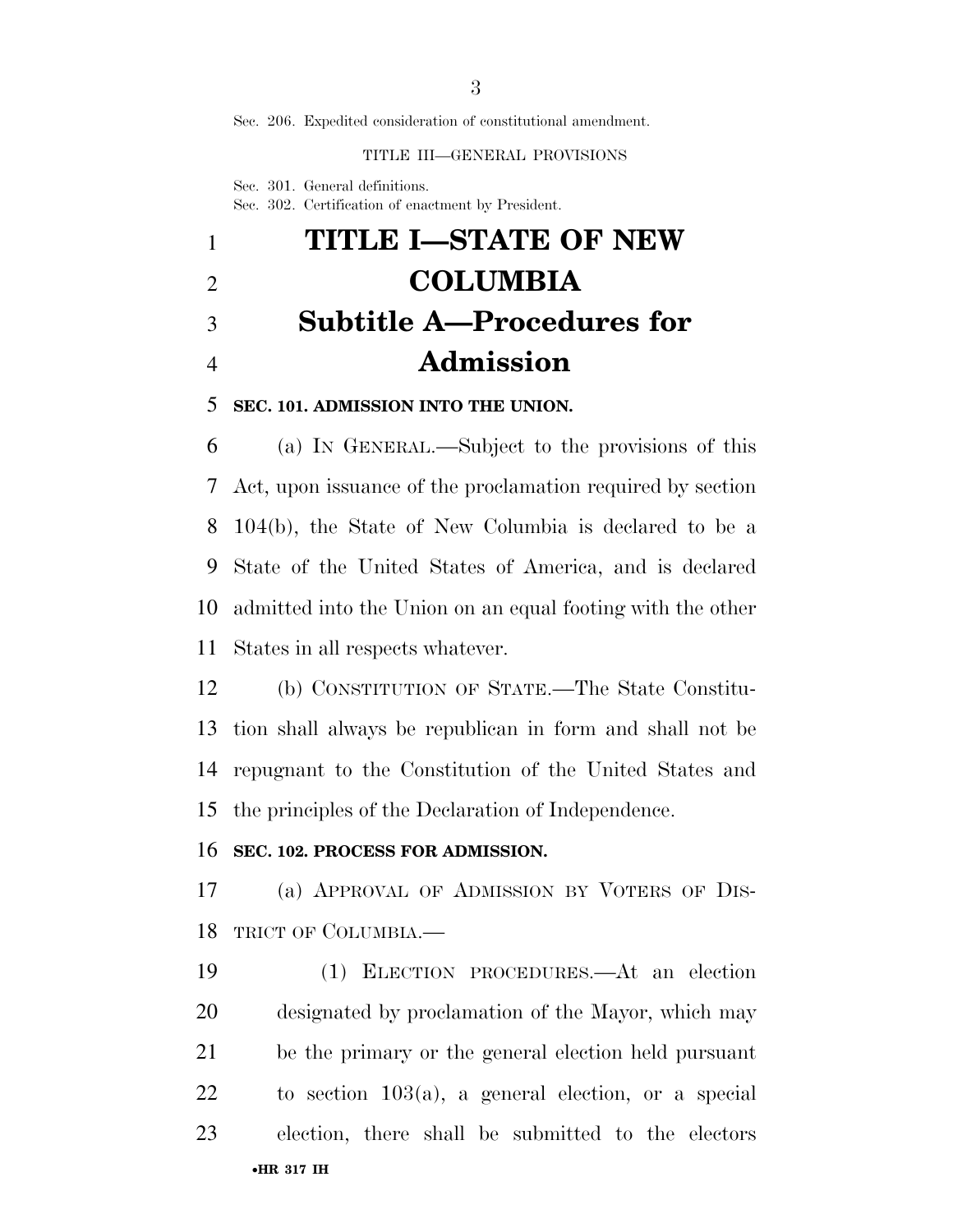| $\mathbf{1}$   | qualified to vote in such election the following propo- |
|----------------|---------------------------------------------------------|
| $\overline{2}$ | sitions for adoption or rejection.                      |
| 3              | "(A) New Columbia shall immediately be                  |
| $\overline{4}$ | admitted into the Union as a State.                     |
| 5              | $\lq\lq$ (B) The proposed Constitution for the          |
| 6              | State of New Columbia, as adopted by the                |
| 7              | Council of the District of Columbia pursuant to         |
| 8              | the Constitution for the State of New Columbia          |
| 9              | Approval Act of 1987 (D.C. Law $7-8$ ), shall be        |
| 10             | deemed ratified and shall replace the Constitu-         |
| 11             | tion for the State of New Columbia ratified on          |
| 12             | November 2, 1982.                                       |
| 13             | "(C) The boundaries of the State of New                 |
| 14             | Columbia shall be as prescribed in the New Co-          |
| 15             | lumbia Admission Act.                                   |
| 16             | "(D) All provisions of the New Columbia                 |
| 17             | Admission Act, including provisions reserving           |
| 18             | rights or powers to the United States and pro-          |
| 19             | visions prescribing the terms or conditions of          |
| 20             | the grants of lands or other property made to           |
| 21             | the State of New Columbia, are consented to             |
| 22             | fully by the State and its people.".                    |
| 23             | (2) RESPONSIBILITIES OF MAYOR.—The Mayor                |
| 24             | of the District of Columbia is authorized and di-       |
| 25             | rected to take such action as may be necessary or       |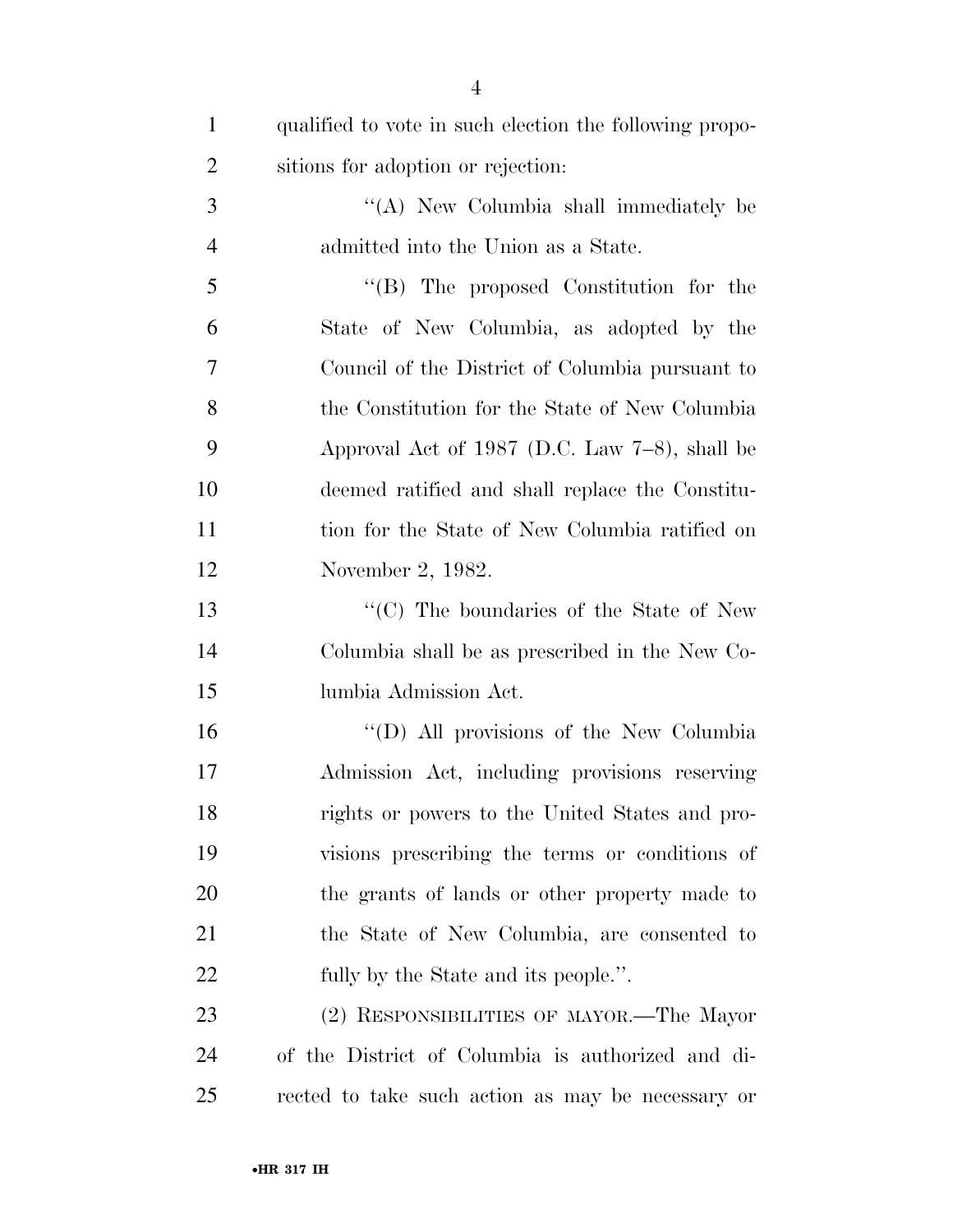| $\mathbf{1}$   | appropriate to ensure the submission of such propo-    |
|----------------|--------------------------------------------------------|
| $\overline{2}$ | sitions to the people. The return of the votes cast on |
| 3              | such propositions shall be made by the election offi-  |
| $\overline{4}$ | cers directly to the Board of Elections of the Dis-    |
| 5              | trict of Columbia, which shall certify the results of  |
| 6              | the submission to the Mayor. The Mayor shall cer-      |
| 7              | tify the results of such submission to the President   |
| 8              | of the United States.                                  |
| 9              | (b) EFFECT OF VOTE.—                                   |
| 10             | (1) ADOPTION OF PROPOSITIONS.—In the event             |
| 11             | the propositions described in subsection (a) are       |
| 12             | adopted in an election under such subsection by a      |
| 13             | majority of the legal votes cast on such submis-       |
| 14             | sion-                                                  |
| 15             | (A) the State Constitution shall be deemed             |
| 16             | ratified; and                                          |
| 17             | (B) the President shall issue a proclama-              |
| 18             | tion pursuant to section 104.                          |
| 19             | (2) REJECTION OF PROPOSITION.—In the event             |
| 20             | any one of the propositions described in subsection    |
| 21             | (a) is not adopted in an election under such sub-      |
| 22             | section by a majority of the legal votes cast on such  |
| 23             | submission, the provisions of this Act shall cease to  |
| 24             | be effective.                                          |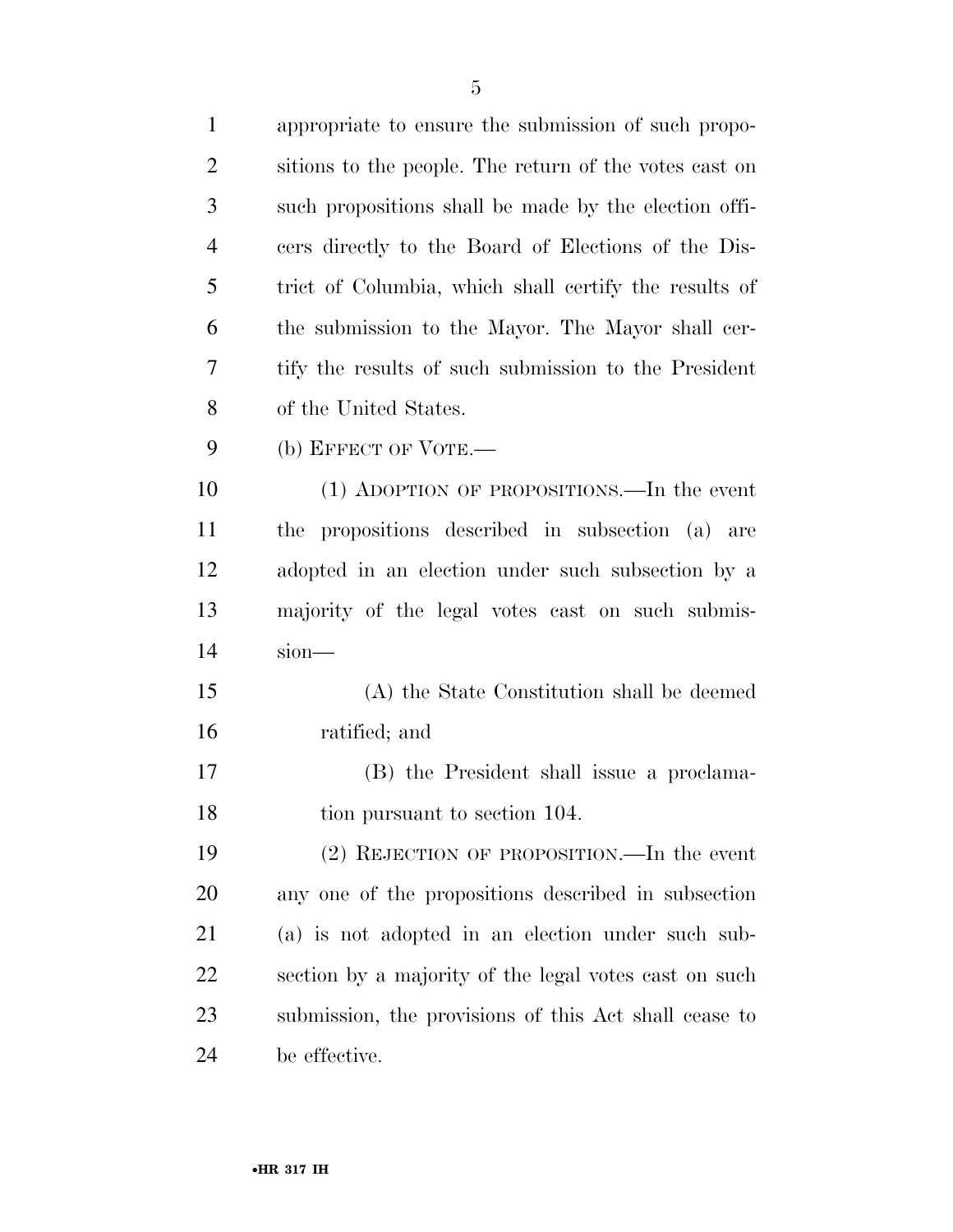### **SEC. 103. ELECTION OF OFFICIALS OF STATE.**

2 (a) ISSUANCE OF PROCLAMATION.—

 (1) IN GENERAL.—Not more than 30 days after receiving certification of the enactment of this Act from the President pursuant to section 302, the Mayor of the District of Columbia shall issue a proc- lamation for the first elections, subject to the provi- sions of this section, for two Senators and one Rep-resentative in Congress.

 (2) SPECIAL RULE FOR ELECTION OF SEN- ATORS.—In the election of Senators from the State pursuant to paragraph (1), the 2 Senate offices shall be separately identified and designated, and no per- son may be a candidate for both offices. No such identification or designation of either of the offices shall refer to or be taken to refer to the terms of such offices, or in any way impair the privilege of the Senate to determine the class to which each of the Senators elected shall be assigned.

(b) RULES FOR CONDUCTING ELECTION.—

 (1) IN GENERAL.—The proclamation of the Mayor issued under subsection (a) shall provide for 23 the holding of a primary election and a general elec- tion and at such elections the officers required to be elected as provided in subsection (a) shall be chosen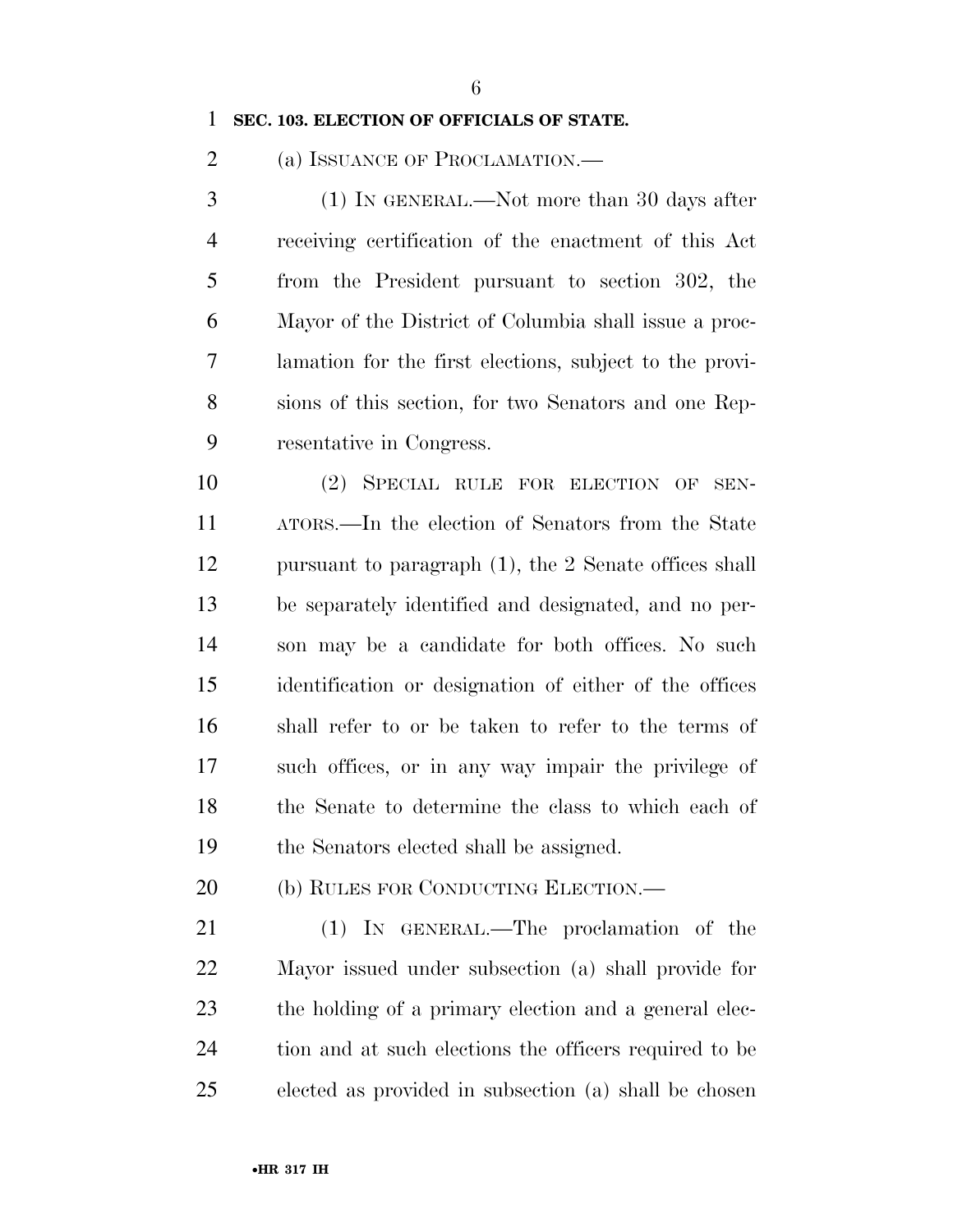by the qualified electors of the District of Columbia 2 in the manner required by law.

 (2) CERTIFICATION OF RETURNS.—Election re- turns shall be made and certified in the manner re- quired by law, except that the Mayor shall also cer- tify the results of such elections to the President of the United States.

 (c) ASSUMPTION OF DUTIES.—Upon the admission of the State into the Union, the Senators and Representa- tive elected at the election described in subsection (a) shall be entitled to be admitted to seats in Congress and to all the rights and privileges of Senators and Representatives of other States in the Congress of the United States.

 (d) TRANSFER OF OFFICES OF MAYOR AND MEM- BERS AND CHAIR OF COUNCIL.—Upon the admission of the State into the Union, the Mayor, members of the Council, and the Chair of the Council at the time of admis- sion shall be deemed the Governor, members of the House of Delegates, and the President of the House of Delegates of the State, respectively, as provided by the State Con-stitution and the laws of the State.

 (e) CONTINUATION OF AUTHORITY AND DUTIES AND JUDICIAL AND EXECUTIVE OFFICERS.—Upon the admis- sion of the State into the Union, members of executive and judicial offices of the District of Columbia shall be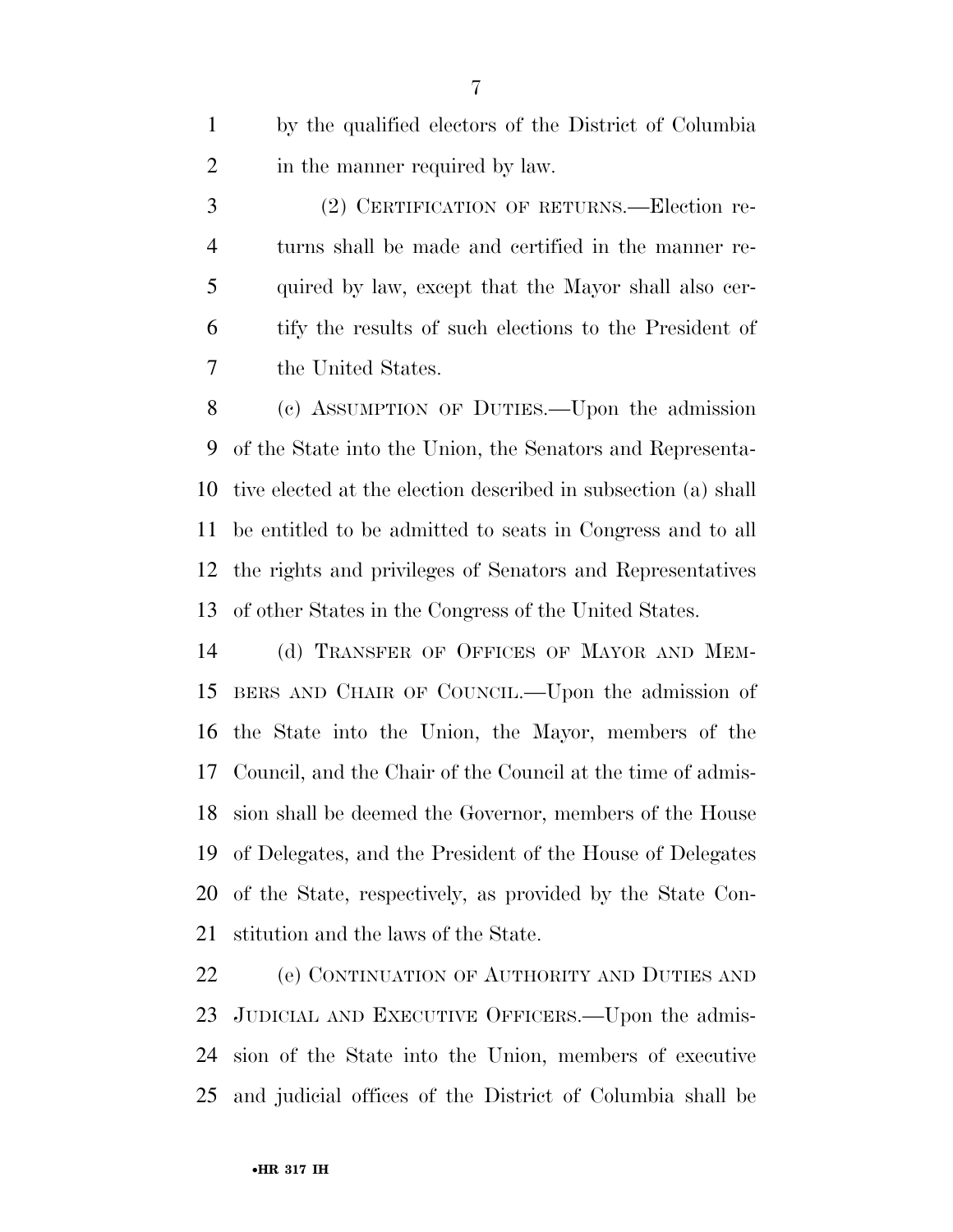deemed members of the respective executive and judicial offices of the State, as provided by the State Constitution and the laws of the State.

 (f) SPECIAL RULE FOR HOUSE OF REPRESENTA- TIVES MEMBERSHIP.—The State upon its admission into the Union shall be entitled to one Representative until the taking effect of the next reapportionment, and such Rep- resentative shall be in addition to the membership of the House of Representatives as now prescribed by law, except that such temporary increase in the membership shall not operate to either increase or decrease the permanent mem- bership of the House of Representatives or affect the basis of apportionment for the Congress.

### **SEC. 104. ISSUANCE OF PRESIDENTIAL PROCLAMATION.**

 (a) IN GENERAL.—If the President finds that the propositions set forth in section 102(a) have been duly adopted by the people of the State, the President, upon certification of the returns of the election of the officers required to be elected as provided in section 103(a), shall, not later than 90 days after receiving such certification, issue a proclamation announcing the results of such elec-tions as so ascertained.

23 (b) ADMISSION OF STATE UPON ISSUANCE OF PROC-LAMATION.—Upon the issuance of the proclamation by the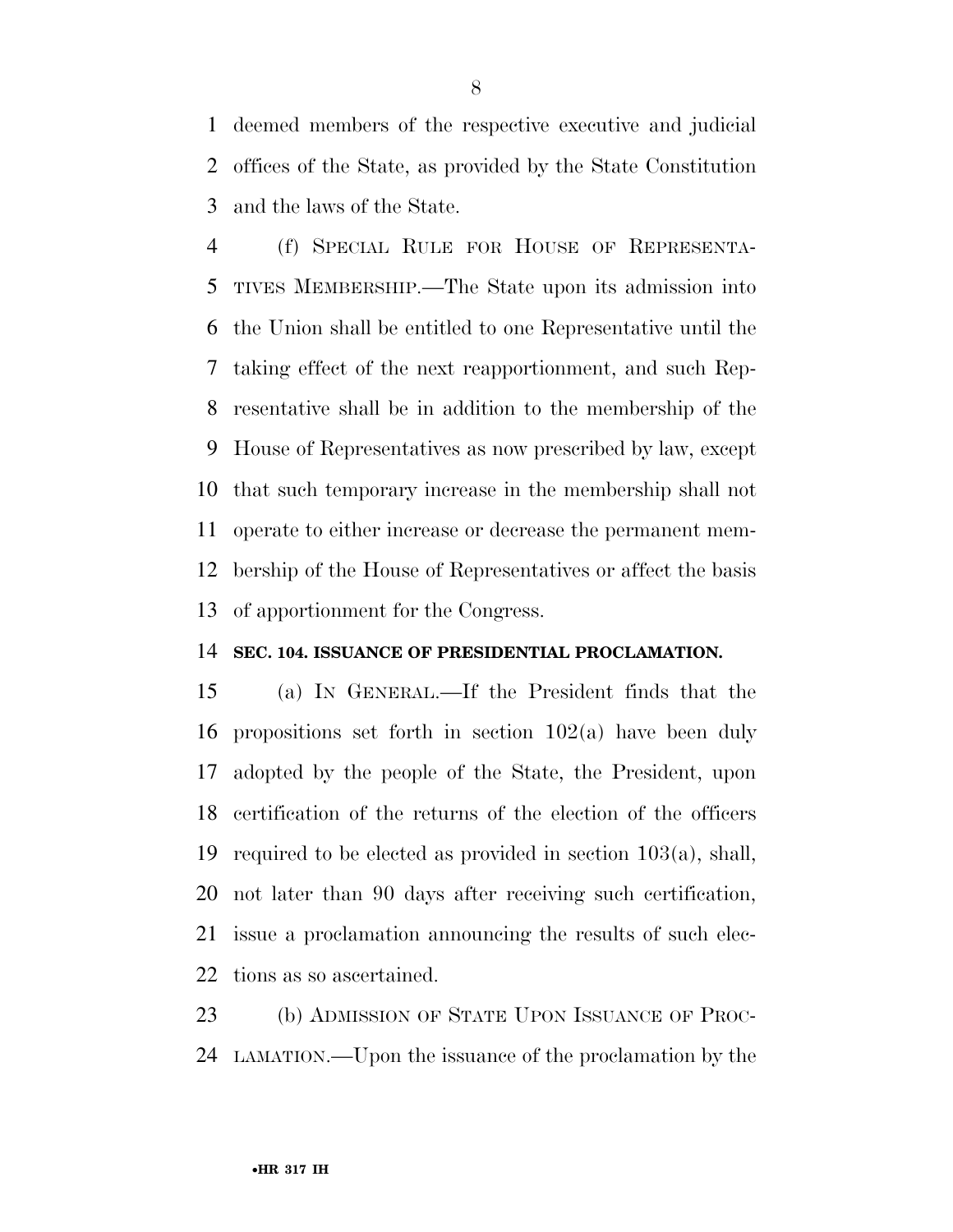President under subsection (a), the State shall be deemed admitted into the Union as provided in section 101.

## **Subtitle B—Description of New Columbia Territory**

**SEC. 111. TERRITORIES AND BOUNDARIES OF NEW COLUM-**

**BIA.** 

 (a) IN GENERAL.—Except as provided in subsection (b), the State shall consist of all of the territory of the District of Columbia as of the date of the enactment of this Act, subject to the results of the technical survey con-ducted under subsection (c).

 (b) EXCLUSION OF PORTION OF DISTRICT OF CO- LUMBIA REMAINING AS NATIONAL CAPITAL.—The terri- tory of the State shall not include the area described in section 112, which shall remain as the District of Colum- bia for purposes of serving as the seat of the government of the United States.

 (c) TECHNICAL SURVEY.—Not later than 6 months after the date of the enactment of this Act, the President (in consultation with the Chair of the National Capital Planning Commission) shall conduct a technical survey of the metes and bounds of the District of Columbia and of the territory described in section 112(b).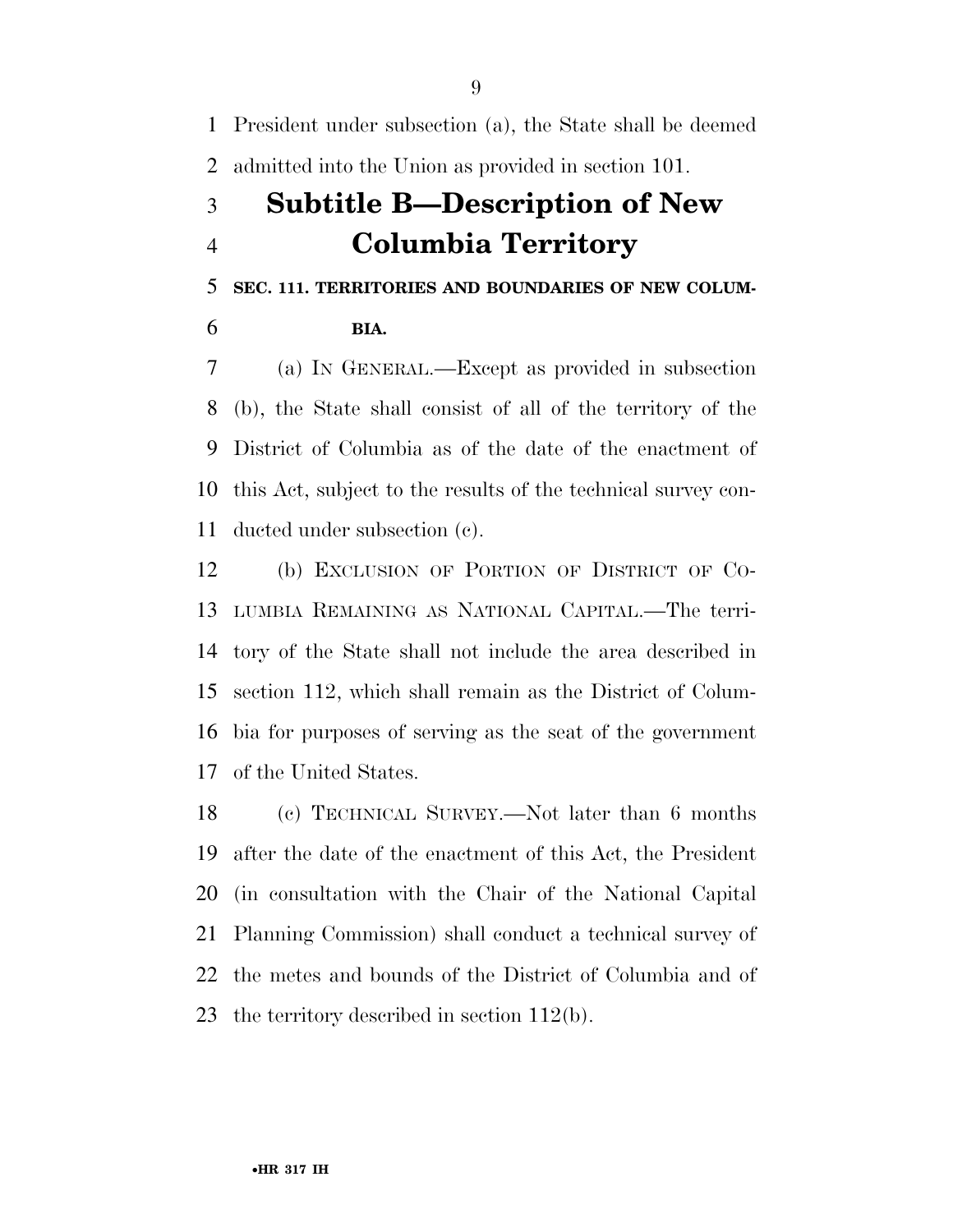### **SEC. 112. DESCRIPTION OF DISTRICT OF COLUMBIA AFTER ADMISSION OF STATE.**

 (a) IN GENERAL.—Subject to the succeeding provi- sions of this section, after the admission of the State into the Union, the District of Columbia shall consist of the property described in subsection (b) and shall include the principal Federal monuments, the White House, the Cap- itol Building, the United States Supreme Court Building, and the Federal executive, legislative, and judicial office buildings located adjacent to the Mall and the Capitol Building.

 (b) SPECIFIC DESCRIPTION OF METES AND BOUNDS.—After the admission of the State into the Union, the specific metes and bounds of the District of Columbia shall be as follows:

 Beginning at the point on the present Virginia- District of Columbia boundary due west of the northernmost point of Theodore Roosevelt Island and running due east of the eastern shore of the Po-tomac River;

 thence generally south along the shore at the mean high water mark to the northwest corner of 23 the Kennedy Center;

24 thence east along the north side of the Kennedy Center to a point where it reaches the E Street Ex-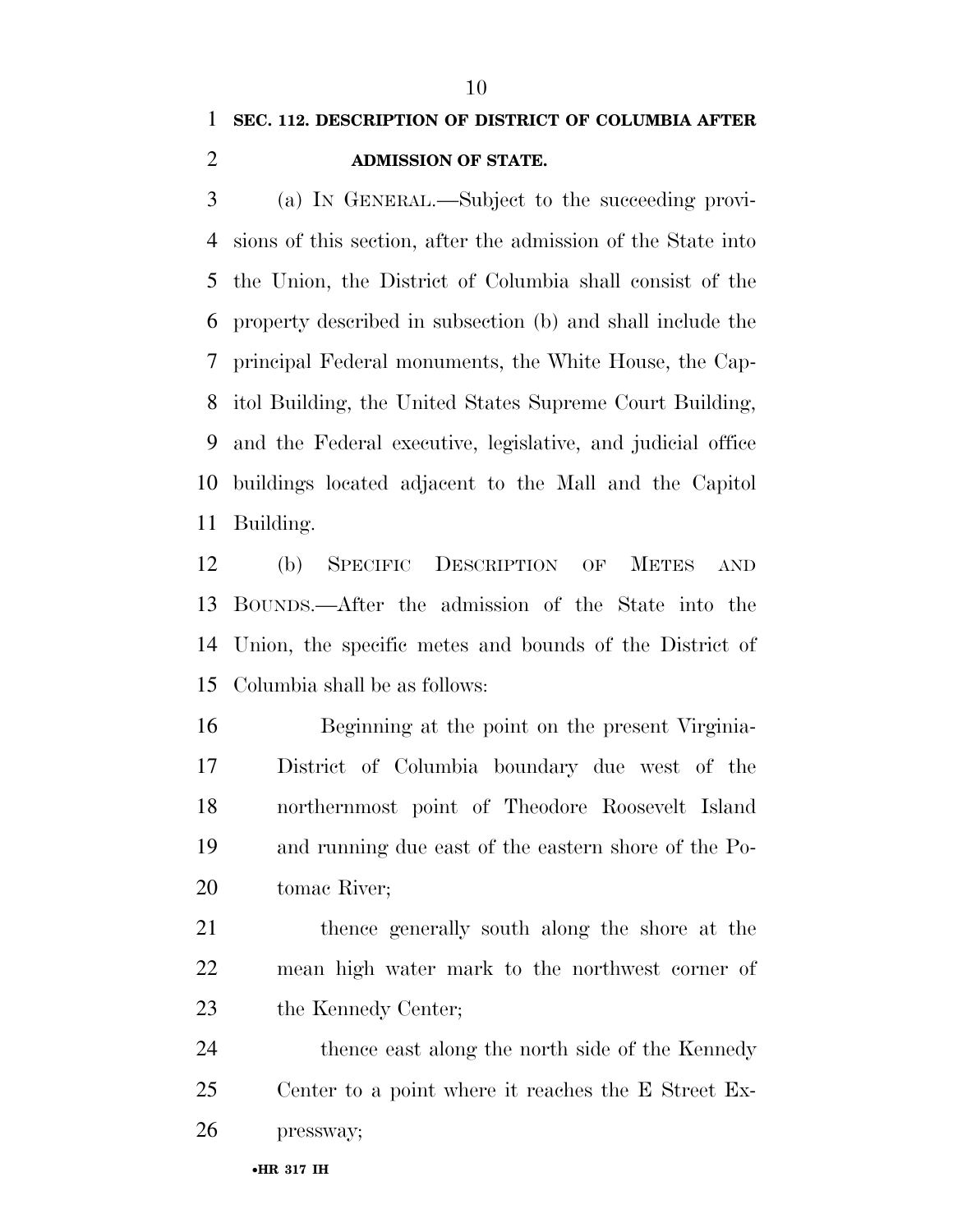| $\mathbf{1}$   | thence east on the expressway to E Street          |
|----------------|----------------------------------------------------|
| $\overline{2}$ | Northwest and thence east on E Street Northwest to |
| 3              | Eighteenth Street Northwest;                       |
| $\overline{4}$ | thence south on Eighteenth Street Northwest to     |
| 5              | Constitution Avenue Northwest;                     |
| 6              | thence east on Constitution Avenue to Seven-       |
| 7              | teenth Street Northwest;                           |
| 8              | thence north on Seventeenth Street Northwest       |
| 9              | to Pennsylvania Avenue Northwest;                  |
| 10             | thence east on Pennsylvania Avenue to Jackson      |
| 11             | Place Northwest; thence north on Jackson Place to  |
| 12             | H Street Northwest;                                |
| 13             | thence east on H Street Northwest to Madison       |
| 14             | Place Northwest;                                   |
| 15             | thence south on Madison Place Northwest to         |
| 16             | Pennsylvania Avenue Northwest;                     |
| 17             | thence east on Pennsylvania Avenue Northwest       |
| 18             | to Fifteenth Street Northwest;                     |
| 19             | thence south on Fifteenth Street Northwest to      |
| 20             | Pennsylvania Avenue Northwest;                     |
| 21             | southeast on Pennsylvania Avenue<br>thence         |
| 22             | Northwest to John Marshall Place Northwest;        |
| 23             | thence north on John Marshall Place Northwest      |
| 24             | to C Street Northwest;                             |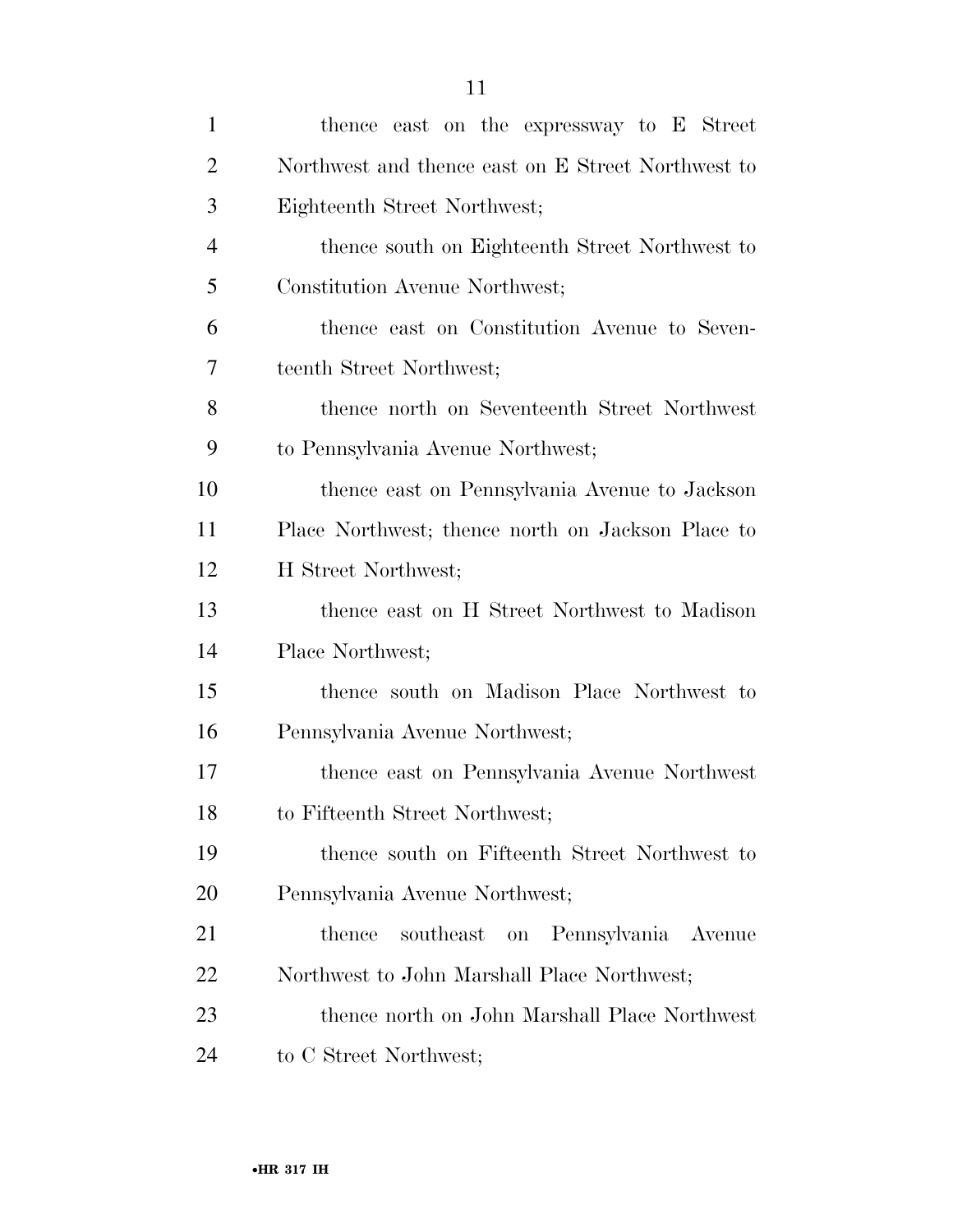| $\mathbf{1}$   | thence east on C Street Northwest to Third        |
|----------------|---------------------------------------------------|
| $\overline{2}$ | Street Northwest;                                 |
| 3              | thence north on Third Street Northwest to D       |
| $\overline{4}$ | Street Northwest;                                 |
| 5              | thence east on D Street Northwest to Second       |
| 6              | Street Northwest;                                 |
| 7              | thence south on Second Street Northwest to the    |
| 8              | intersection of Constitution Avenue Northwest and |
| 9              | Louisiana Avenue Northwest;                       |
| 10             | thence northeast on Louisiana Avenue North-       |
| 11             | west to North Capitol Street;                     |
| 12             | thence north on North Capitol Street to Massa-    |
| 13             | chusetts Avenue Northwest;                        |
| 14             | southeast on Massachusetts Avenue<br>thence       |
| 15             | Northwest so as to encompass Union Square;        |
| 16             | thence following Union Square to F Street         |
| 17             | Northeast;                                        |
| 18             | thence east on F Street Northeast to Second       |
| 19             | Street Northeast;                                 |
| 20             | thence south on Second Street Northeast to D      |
| 21             | Street Northeast;                                 |
| <u>22</u>      | thence west on D Street Northeast to First        |
| 23             | Street Northeast;                                 |
| 24             | south on First Street Northeast<br>thence<br>to   |
| 25             | Maryland Avenue Northeast;                        |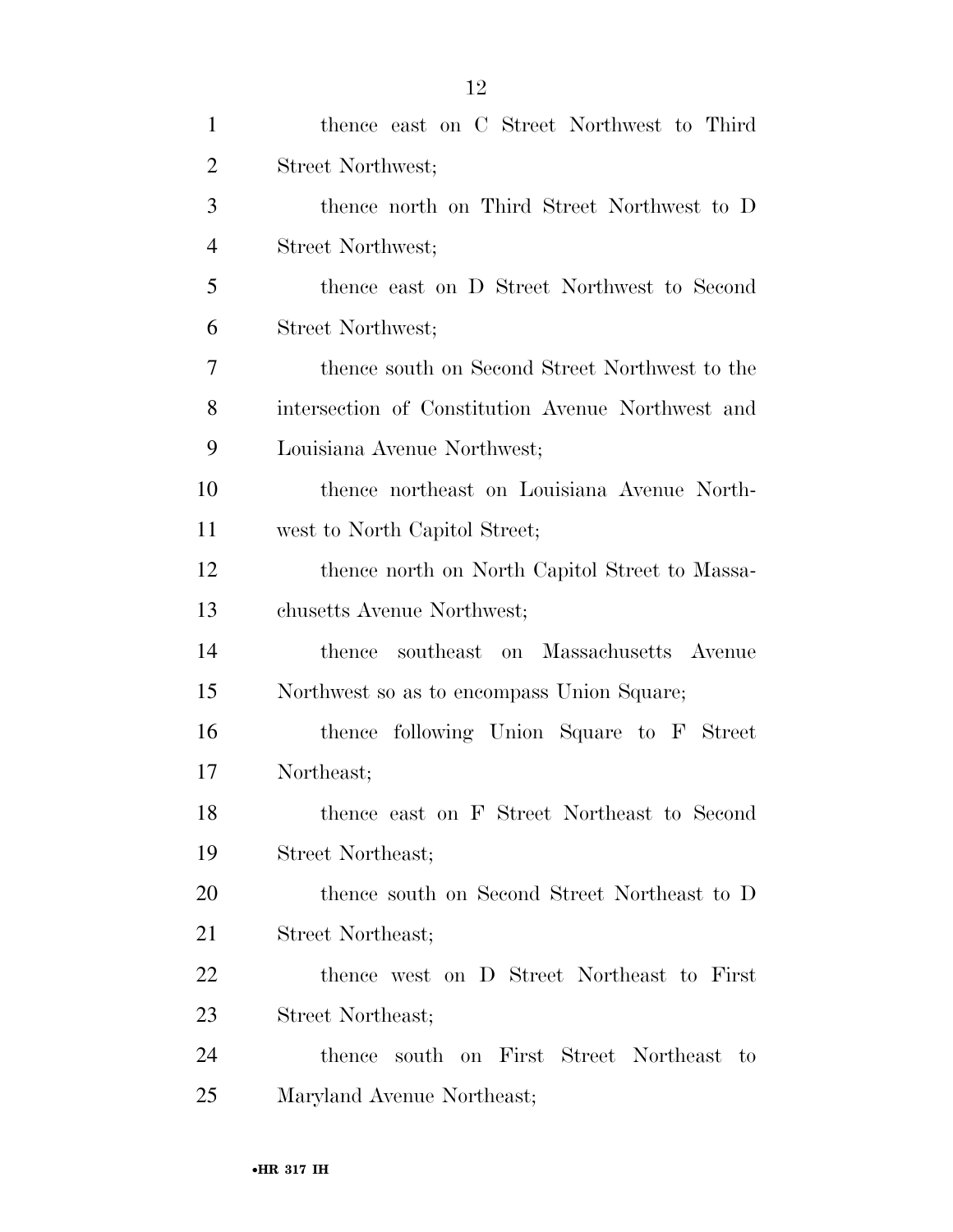| $\mathbf{1}$   | thence generally north and east on Maryland      |
|----------------|--------------------------------------------------|
| $\overline{2}$ | Avenue to Second Street Northeast;               |
| 3              | thence south on Second Street Northeast to C     |
| $\overline{4}$ | Street Southeast;                                |
| 5              | thence west on C Street Southeast to New Jer-    |
| 6              | sey Avenue Southeast;                            |
| 7              | thence south on New Jersey Avenue Southeast      |
| 8              | to D Street Southeast;                           |
| 9              | thence west on D Street Southeast to Wash-       |
| 10             | ington Avenue Southwest;                         |
| 11             | thence southeast on Washington Avenue South-     |
| 12             | west to E Street Southeast;                      |
| 13             | thence west on E Street Southeast to the inter-  |
| 14             | section of Washington Avenue Southwest and South |
| 15             | Capitol Street;                                  |
| 16             | thence northwest on Washington Avenue South-     |
| 17             | west to Second Street Southwest;                 |
| 18             | thence south on Second Street Southwest to       |
| 19             | Virginia Avenue Southwest;                       |
| 20             | thence generally west on Virginia Avenue to      |
| 21             | Third Street Southwest;                          |
| 22             | thence north on Third Street Southwest to C      |
| 23             | Street Southwest;                                |
| 24             | thence west on C Street Southwest to Sixth       |
| 25             | Street Southwest;                                |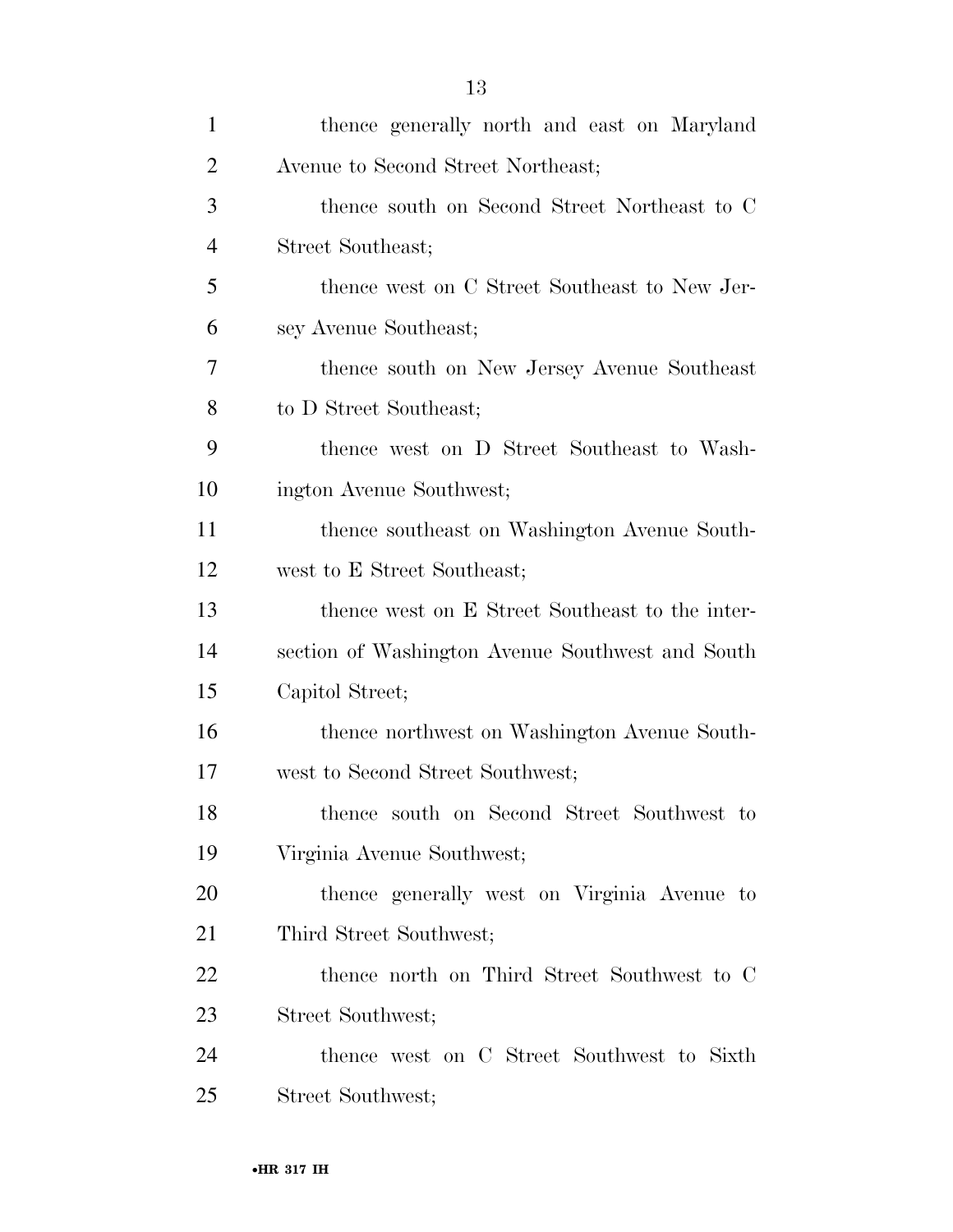| $\mathbf{1}$   | thence north on Sixth Street Southwest to Inde-      |
|----------------|------------------------------------------------------|
| $\overline{2}$ | pendence Avenue;                                     |
| 3              | thence west on Independence Avenue to Twelfth        |
| $\overline{4}$ | Street Southwest;                                    |
| 5              | thence south on Twelfth Street Southwest to D        |
| 6              | Street Southwest;                                    |
| 7              | thence west on D Street Southwest to Four-           |
| 8              | teenth Street Southwest;                             |
| 9              | thence south on Fourteenth Street Southwest to       |
| 10             | the middle of the Washington Channel;                |
| 11             | thence generally south and east along the            |
| 12             | midchannel of the Washington Channel to a point      |
| 13             | due west of the northern boundary line of Fort Les-  |
| 14             | ley McNair;                                          |
| 15             | thence due east to the side of the Washington        |
| 16             | Channel;                                             |
| 17             | thence following generally south and east along      |
| 18             | the side of the Washington Channel at the mean       |
| 19             | high water mark, to the point of confluence with the |
| 20             | Anacostia River, and along the northern shore at the |
| 21             | mean high water mark to the northernmost point of    |
| 22             | the Eleventh Street Bridge;                          |
| 23             | thence generally south and east along the            |
| 24             | northern side of the Eleventh Street Bridge to the   |
| 25             | eastern shore of the Anacostia River;                |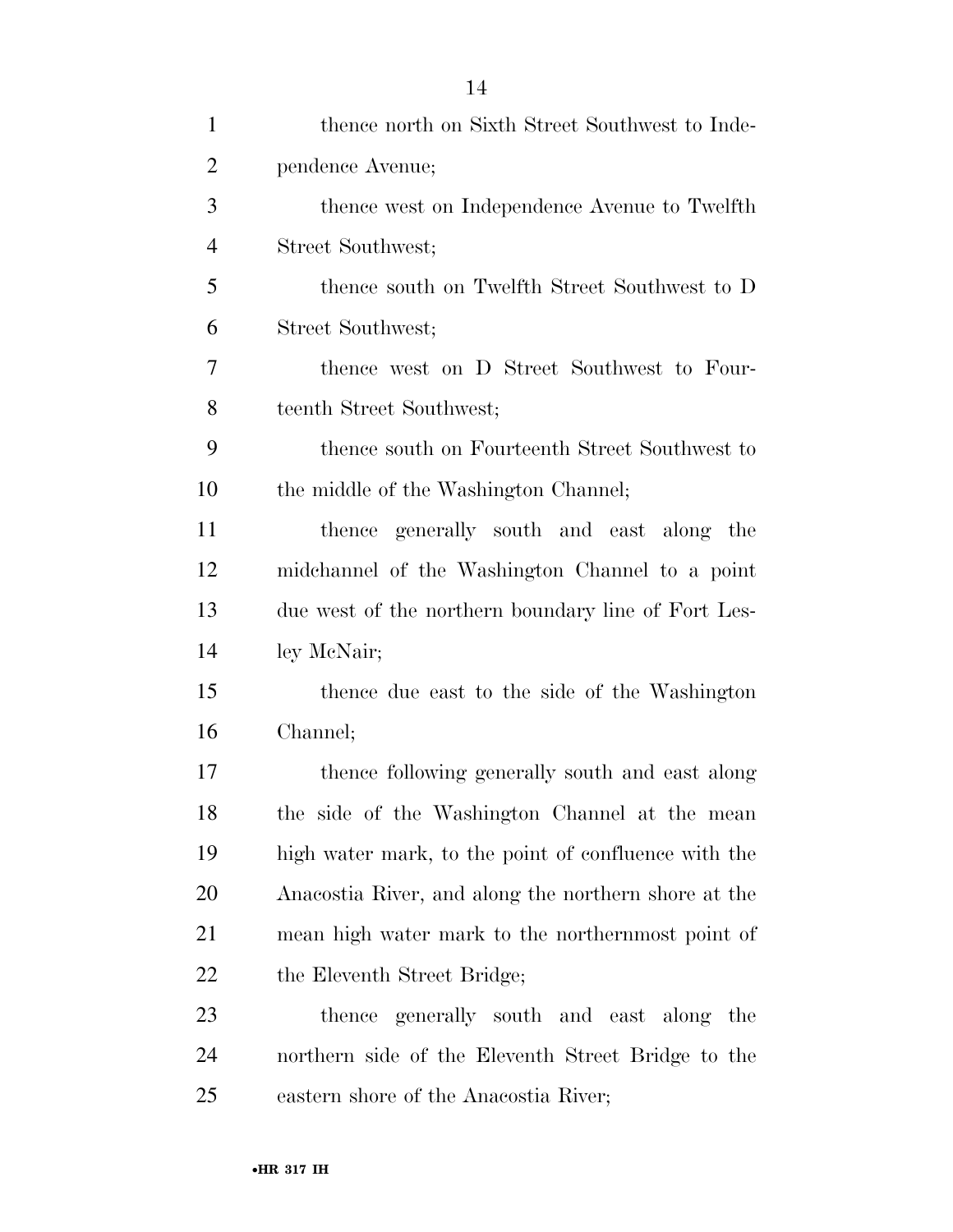| $\mathbf{1}$   | thence generally south and west along such                |
|----------------|-----------------------------------------------------------|
| $\overline{2}$ | shore at the mean high water mark to the point of         |
| 3              | confluence of the Anacostia and Potomac Rivers;           |
| $\overline{4}$ | thence generally south along the eastern shore            |
| 5              | at the mean high water mark of the Potomac River          |
| 6              | to the point where it meets the present southeastern      |
| 7              | boundary line of the District of Columbia;                |
| 8              | thence south and west along such southeastern             |
| 9              | boundary line to the point where it meets the             |
| 10             | present Virginia-District of Columbia boundary; and       |
| 11             | thence generally north and west up the Poto-              |
| 12             | mac River along the present Virginia-District of Co-      |
| 13             | lumbia boundary to the point of beginning.                |
| 14             | (c) TREATMENT OF CERTAIN PROPERTY.—                       |
| 15             | <b>STREETS</b><br>(1)<br>AND SIDEWALKS<br><b>BOUNDING</b> |
| 16             | AREA.—After the admission of the State into the           |
| 17             | Union, the District of Columbia shall be deemed to        |
| 18             | include any street (together with any sidewalk there-     |
| 19             | of) bounding the District of Columbia.                    |
| 20             | (2) EXCLUSION OF DISTRICT BUILDING.—Not-                  |
| 21             | withstanding any other provision of this section, the     |
| 22             | District of Columbia shall not be considered to in-       |
| 23             | clude the District Building after the admission of        |
| 24             | the State into the Union.                                 |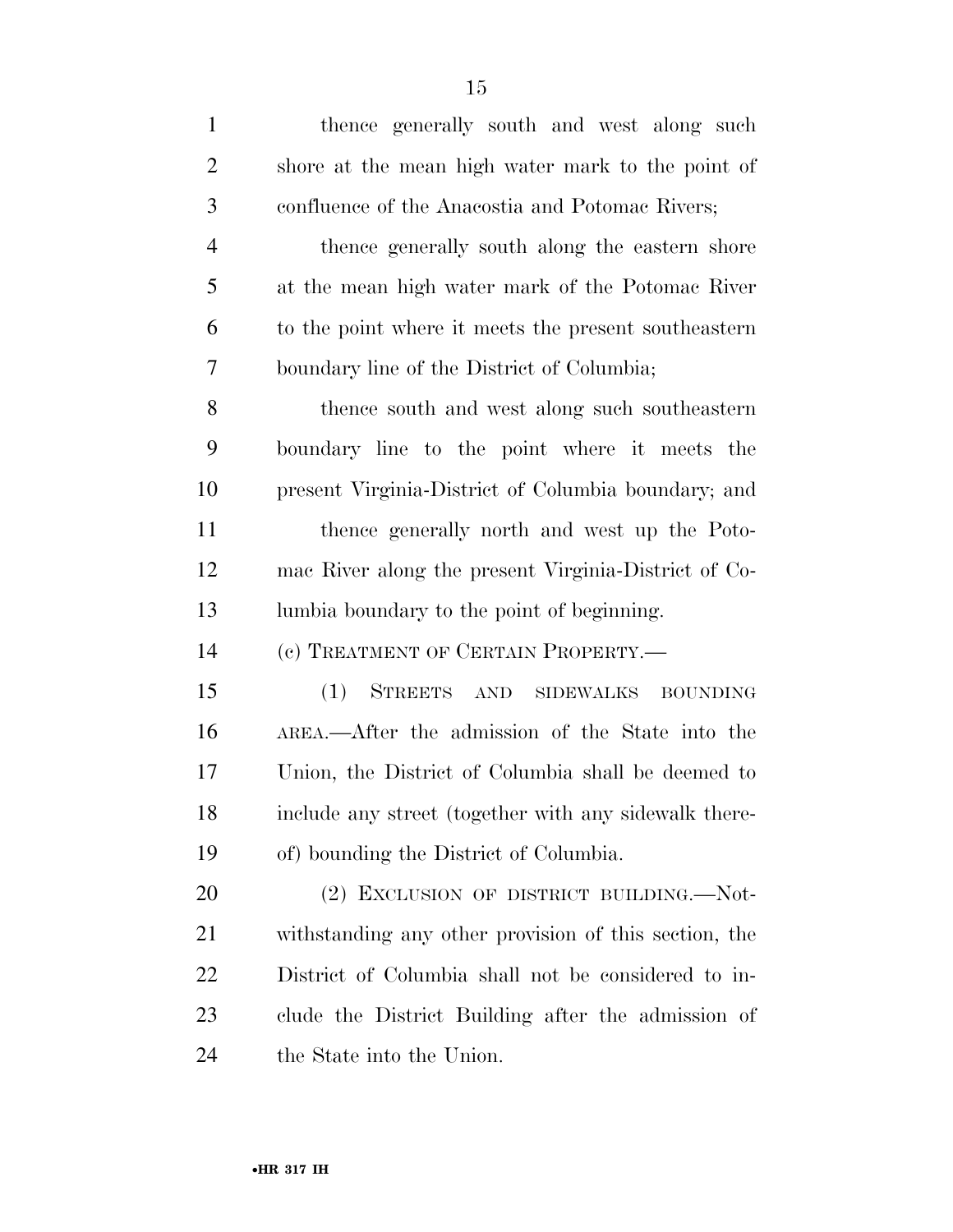(3) INCLUSION OF CERTAIN MILITARY PROP- ERTY.—After the admission of the State into the Union, the District of Columbia shall be deemed to include Fort Lesley McNair, the Washington Navy Yard, the Anacostia Naval Annex, the United States Naval Station, Bolling Air Force Base, and the Naval Research Laboratory.

### **SEC. 113. CONTINUATION OF TITLE TO LANDS AND PROP-ERTY.**

 (a) CONTINUATION OF TITLE TO LANDS OF DIS-TRICT OF COLUMBIA.—

 (1) IN GENERAL.—The State and its political subdivisions shall have and retain title or jurisdic- tion for purposes of administration and maintenance to all property, real and personal, with respect to which title or jurisdiction for purposes of adminis- tration and maintenance is held by the District of Columbia on the day before the State is admitted into the Union.

 (2) CONVEYANCE OF INTEREST IN CERTAIN BRIDGES AND TUNNELS.—On the day before the State is admitted into the Union, the District of Co- lumbia shall convey to the United States any and all interest of the District of Columbia in any bridge or tunnel that will connect the Commonwealth of Vir-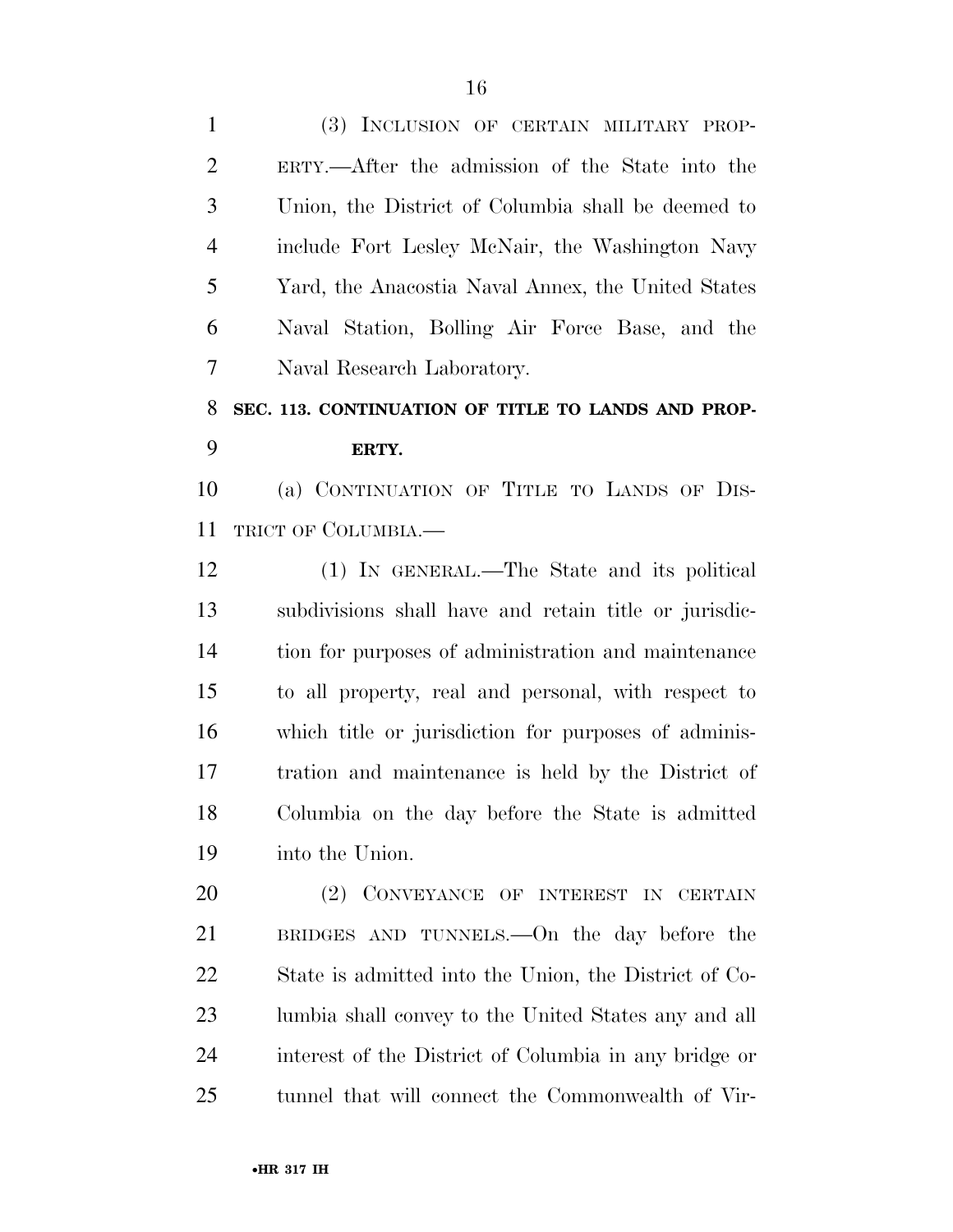| 1              | ginia with the District of Columbia after the admis-         |
|----------------|--------------------------------------------------------------|
| 2              | sion of the State into the Union.                            |
| 3              | (b) CONTINUATION OF FEDERAL TITLE TO PROP-                   |
| 4              | ERTY IN STATE.—The United States shall have and retain       |
| 5 <sup>5</sup> | title or jurisdiction for purposes of administration and     |
| 6              | maintenance to all property in the State with respect to     |
|                | 7 which the United States holds title or jurisdiction on the |
| 8              | day before the State is admitted into the Union.             |
| 9              | <b>Subtitle C-General Provisions</b>                         |
| 10             | <b>Relating to Laws of New Columbia</b>                      |
| 11             | SEC. 121. LIMITATION ON AUTHORITY OF STATE TO TAX            |
| 12             | FEDERAL PROPERTY.                                            |
| 13             | The State may not impose any taxes upon any lands            |
|                |                                                              |

 or other property owned or acquired by the United States, except to the extent as Congress may permit.

**SEC. 122. EFFECT OF ADMISSION OF STATE ON CURRENT** 

**LAWS.** 

 (a) LEGISLATIVE POWER OF STATE.—The legislative power of the State shall extend to all rightful subjects of legislation within the State, consistent with the Constitu- tion of the United States (including the restrictions and limitations imposed upon the States by article I, section 10) and subject to the provisions of this Act.

 (b) TREATMENT OF FEDERAL LAWS.—To the extent that any law of the United States applies to the States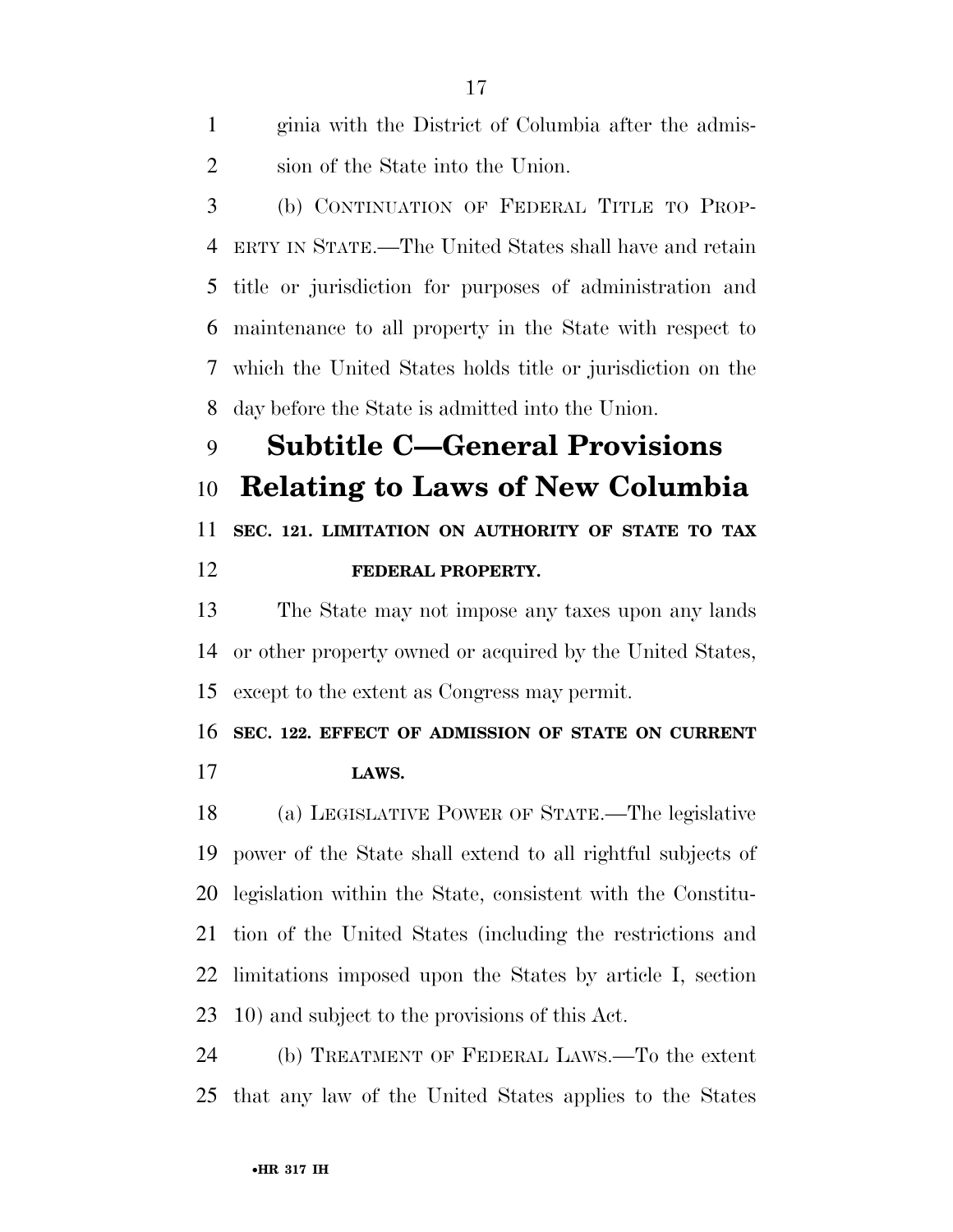generally, the law shall have the same force and effect within the State as elsewhere in the United States, except as such law may otherwise provide.

### **SEC. 123. CONTINUATION OF JUDICIAL PROCEEDINGS.**

### (a) PENDING PROCEEDINGS.—

 (1) IN GENERAL.—No writ, action, indictment, cause, or proceeding pending in any court of the District of Columbia or in the United States District Court for the District of Columbia shall abate by reason of the admission of the State into the Union, but shall be transferred and shall proceed within such appropriate State courts as shall be established under the State Constitution, or shall continue in the United States District Court for the District of Columbia, as the nature of the case may require.

 (2) SUCCESSION OF COURTS.—The appropriate courts of the State shall be the successors of the courts of the District of Columbia as to all cases arising within the limits embraced within the juris- diction of such courts, with full power to proceed with such cases, and award mesne or final process therein, and all files, records, indictments, and pro- ceedings relating to any such writ, action, indict-ment, cause, or proceeding shall be transferred to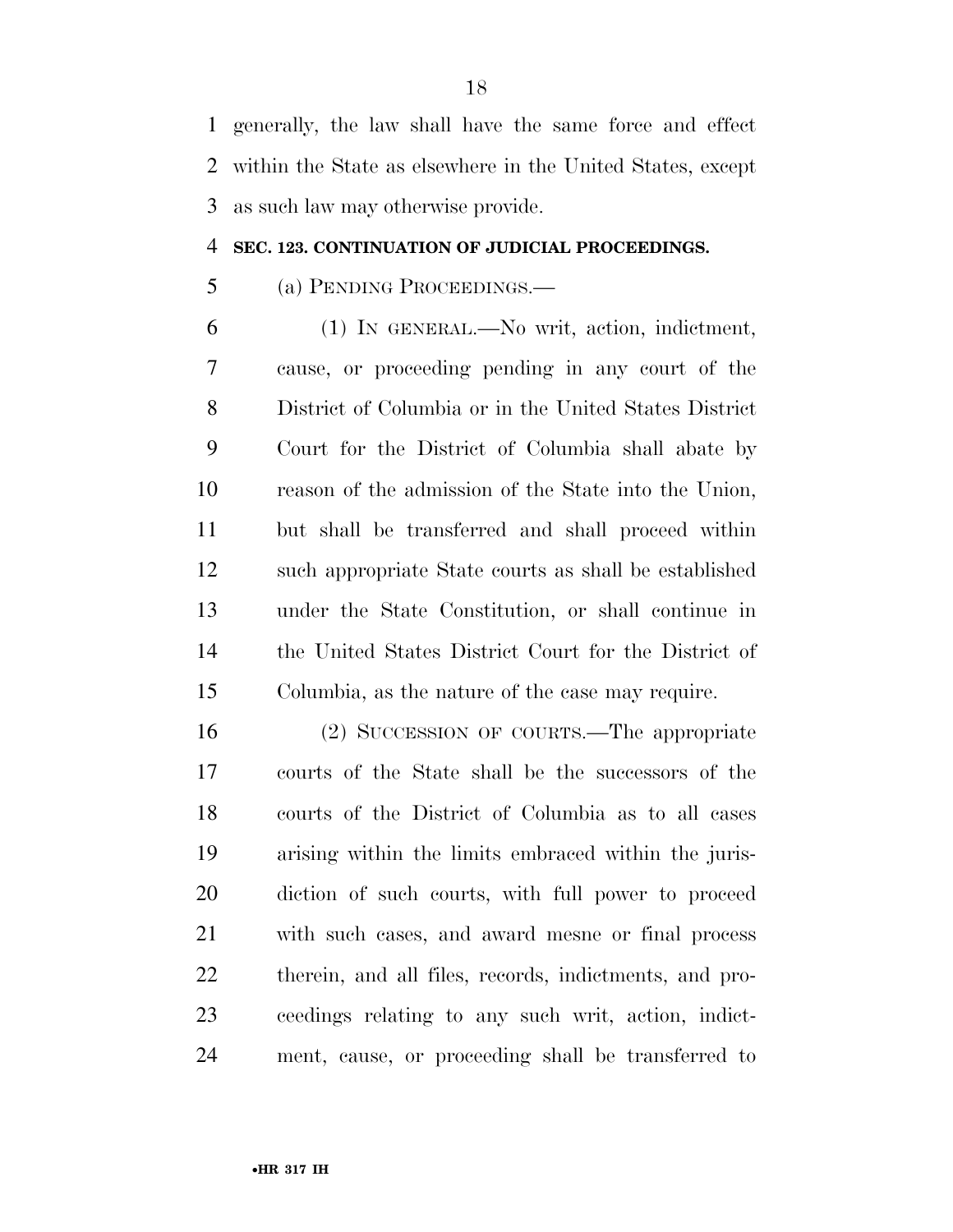such appropriate State courts and shall be proceeded with therein in due course of law.

 (b) UNFILED PROCEEDINGS BASED ON ACTIONS PRIOR TO ADMISSION.—All civil causes of action and all criminal offenses which shall have arisen or been com- mitted prior to the admission of the State into the Union, but as to which no writ, action, indictment, or proceeding shall be pending at the date of such admission, shall be subject to prosecution in the appropriate State courts or in the United States District Court for the District of Co- lumbia in like manner, to the same extent, and with like right of appellate review, as if the State had been admitted and such State courts had been established prior to the accrual of such causes of action or the commission of such offenses.

 (c) MAINTENANCE OF RIGHTS TO AND JURISDICTION OVER APPEALS.—

 (1) CASES DECIDED PRIOR TO ADMISSION.— Parties shall have the same rights of appeal from and appellate review of final decisions of the United States District Court for the District of Columbia or the District of Columbia Court of Appeals in any case finally decided prior to the admission of the State into the Union, whether or not an appeal therefrom shall have been perfected prior to such ad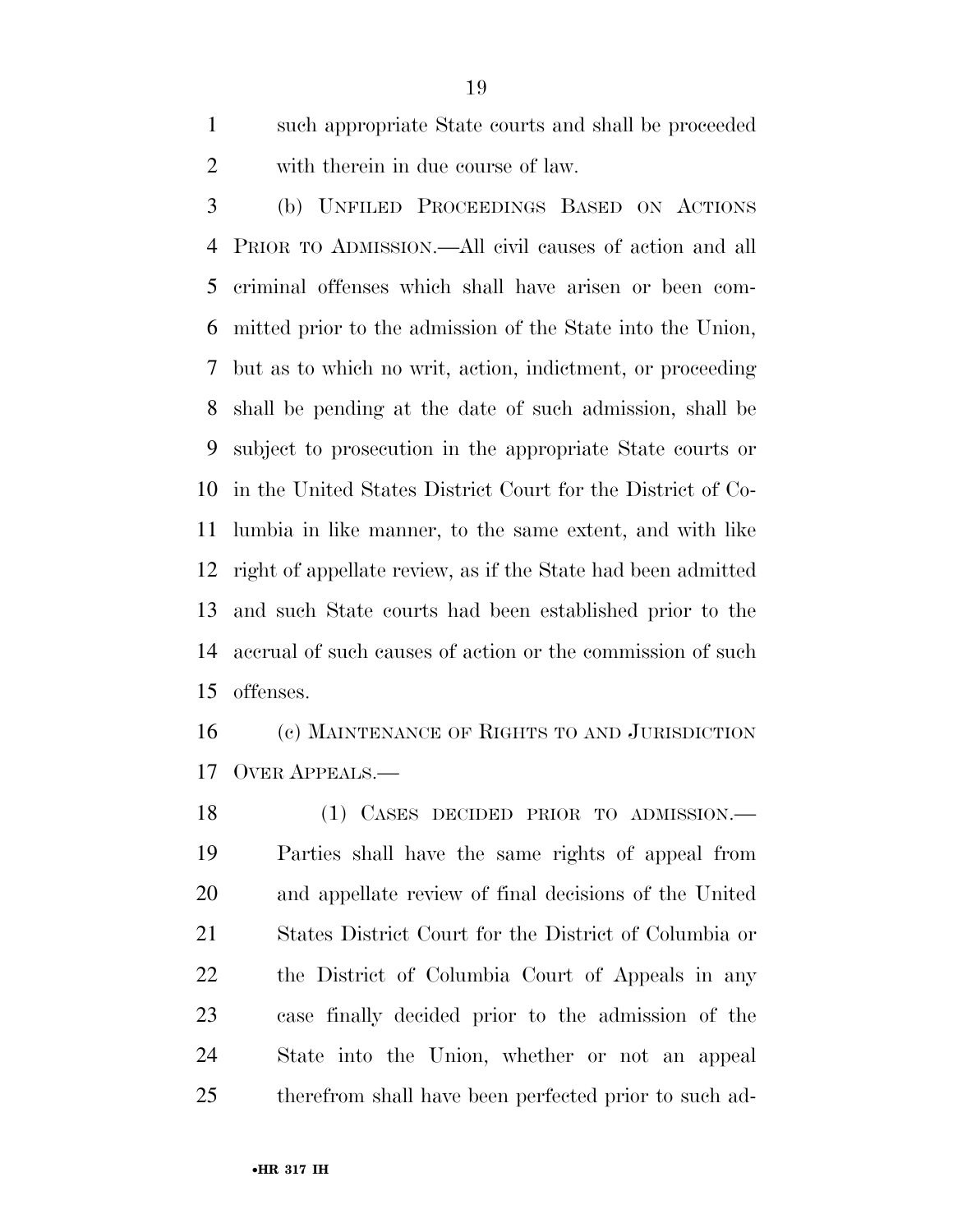mission. The United States Court of Appeals for the District of Columbia Circuit and the Supreme Court of the United States shall have the same jurisdiction in such cases as by law provided prior to the admis-sion of the State into the Union.

 (2) CASES DECIDED AFTER ADMISSION.—Par- ties shall have the same rights of appeal from and appellate review of all orders, judgments, and de- crees of the United States District Court for the District of Columbia and of the highest court of the State, as successor to the District of Columbia Court of Appeals, in any case pending at the time of admission of the State into the Union, and the United States Court of Appeals for the District of Columbia Circuit and the Supreme Court of the United States shall have the same jurisdiction there- in, as by law provided in any case arising subsequent to the admission of the State into the Union.

 (3) ISSUANCE OF SUBSEQUENT MANDATES.— Any mandate issued subsequent to the admission of the State shall be to the United States District Court for the District of Columbia or a court of the State, as appropriate.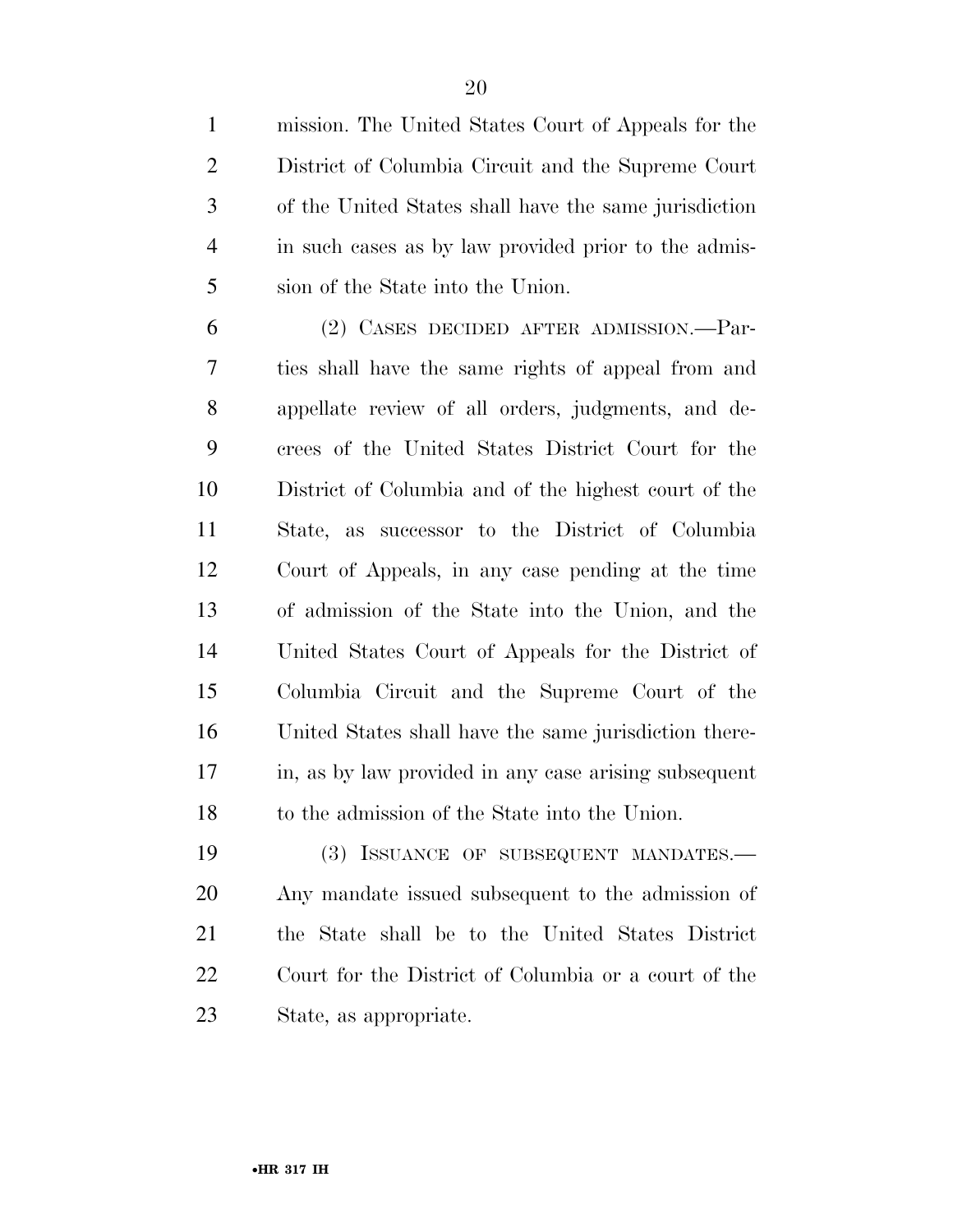(d) CONFORMING AMENDMENTS RELATING TO FED- ERAL COURTS.—Effective upon the admission of the State into the Union—

 (1) section 41 of title 28, United States Code, is amended in the second column by inserting '', New Columbia'' after ''District of Columbia''; and (2) the first paragraph of section 88 of title 28, United States Code, is amended to read as follows:

 ''The District of Columbia and the State of New Columbia comprise one judicial district.''.

### **SEC. 124. UNITED STATES NATIONALITY.**

 No provision of this Act shall operate to confer United States nationality, to terminate nationality lawfully acquired, or to restore nationality terminated or lost under any law of the United States or under any treaty to which the United States is or was a party.

## **TITLE II—RESPONSIBILITIES AND INTERESTS OF FEDERAL GOVERNMENT**

**SEC. 201. CONTINUATION OF REVISED DISTRICT OF CO-**

### **LUMBIA AS SEAT OF FEDERAL GOVERNMENT.**

 After the admission of the State into the Union, the seat of the Government of the United States shall be the District of Columbia as described in section 112 (also known as ''Washington, DC'').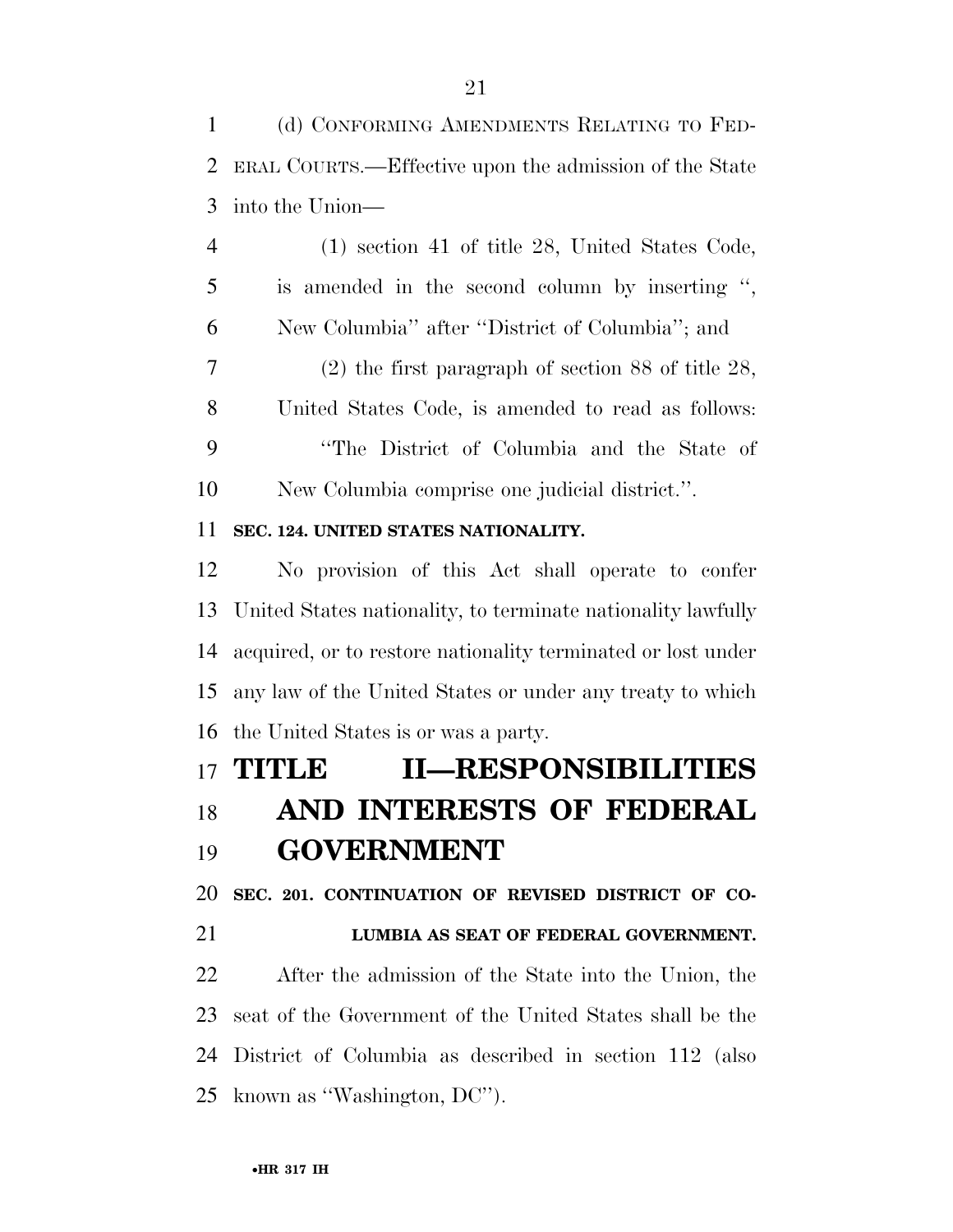### **SEC. 202. TREATMENT OF MILITARY LANDS.**

(a) RESERVATION OF FEDERAL AUTHORITY.—

 (1) IN GENERAL.—Subject to paragraph (2) and subsection (b) and notwithstanding the admis- sion of the State into the Union, authority is re- served in the United States for the exercise by Con- gress of the power of exclusive legislation in all cases whatsoever over such tracts or parcels of land lo- cated within the State that, immediately prior to the admission of the State, are controlled or owned by the United States and held for defense or Coast Guard purposes.

 (2) LIMITATION ON AUTHORITY.—The power of exclusive legislation described in paragraph (1) shall vest and remain in the United States only so long as the particular tract or parcel of land involved is controlled or owned by the United States and used for defense or Coast Guard purposes.

(b) AUTHORITY OF STATE.—

20 (1) IN GENERAL.—The reservation of authority in the United States for the exercise by the Congress of the United States of the power of exclusive legis- lation over military lands under subsection (a) shall not operate to prevent such lands from being a part of the State, or to prevent the State from exercising over or upon such lands, concurrently with the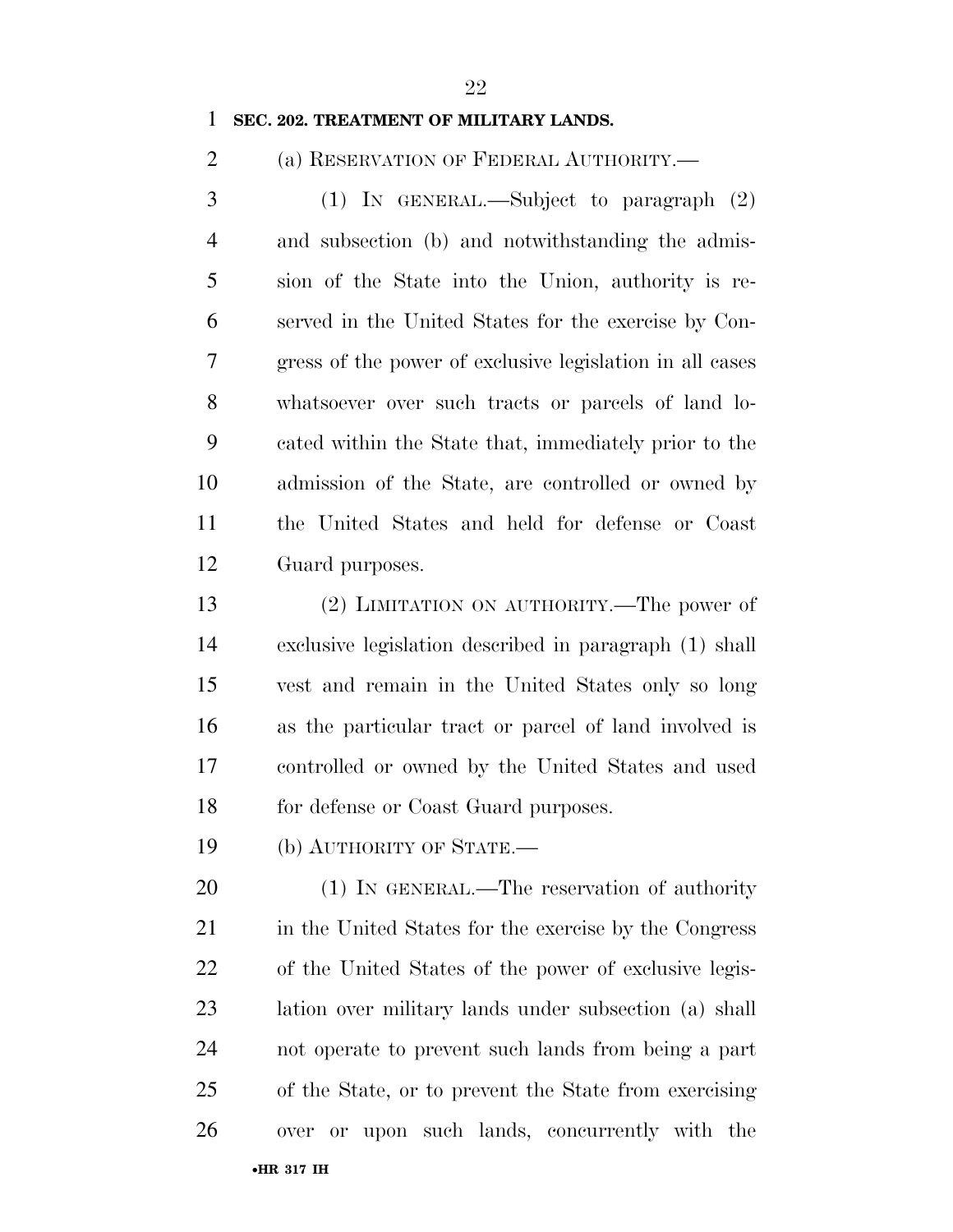United States, any jurisdiction which it would have in the absence of such reservation of authority and which is consistent with the laws hereafter enacted by Congress pursuant to such reservation of author-ity.

 (2) SERVICE OF PROCESS.—The State shall have the right to serve civil or criminal process with- in such tracts or parcels of land in which the author- ity of the United States is reserved under subsection (a) in suits or prosecutions for or on account of rights acquired, obligations incurred, or crimes com- mitted within the State but outside of such tracts or parcels of land.

## **SEC. 203. WAIVER OF CLAIMS TO FEDERAL LANDS AND PROPERTY.**

 (a) IN GENERAL.—As a compact with the United States, the State and its people disclaim all right and title to any lands or other property not granted or confirmed to the State or its political subdivisions by or under the authority of this Act, the right or title to which is held by the United States or subject to disposition by the United States.

 (b) EFFECT ON CLAIMS AGAINST UNITED STATES.— (1) IN GENERAL.—Nothing contained in this Act shall recognize, deny, enlarge, impair, or other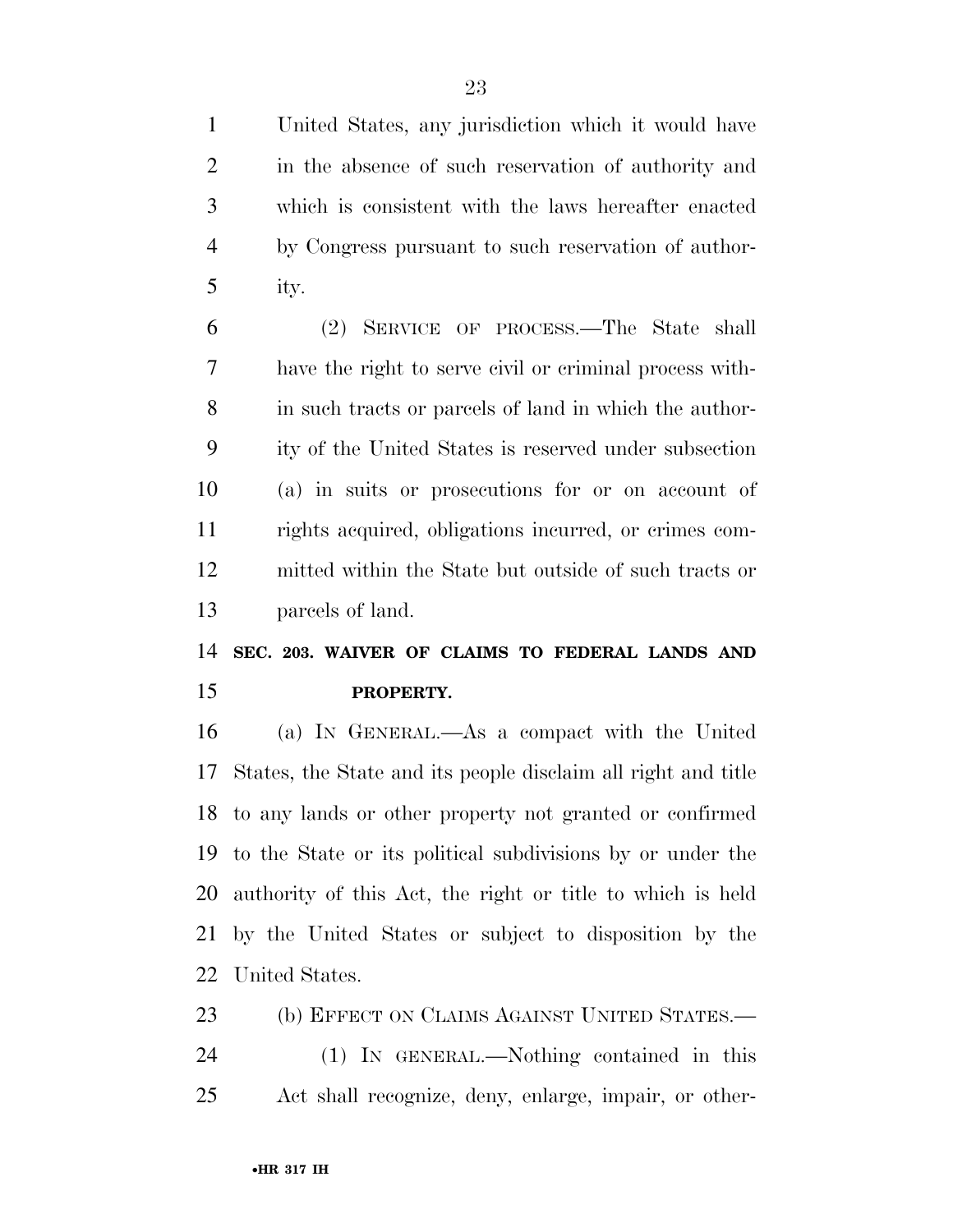wise affect any claim against the United States, and any such claim shall be governed by applicable laws of the United States.

 (2) RULE OF CONSTRUCTION.—Nothing in this Act is intended or shall be construed as a finding, interpretation, or construction by the Congress that any applicable law authorizes, establishes, recog- nizes, or confirms the validity or invalidity of any claim referred to in paragraph (1), and the deter- mination of the applicability or effect of any law to any such claim shall be unaffected by anything in this Act.

 **SEC. 204. PERMITTING INDIVIDUALS RESIDING IN NEW SEAT OF GOVERNMENT TO VOTE IN FEDERAL ELECTIONS IN STATE OF MOST RECENT DOMICILE.** 

 (a) REQUIREMENT FOR STATES TO PERMIT INDIVID-UALS TO VOTE BY ABSENTEE BALLOT.—

(1) IN GENERAL.—Each State shall—

 (A) permit absent District of Columbia voters to use absentee registration procedures and to vote by absentee ballot in general, spe- cial, primary, and runoff elections for Federal office; and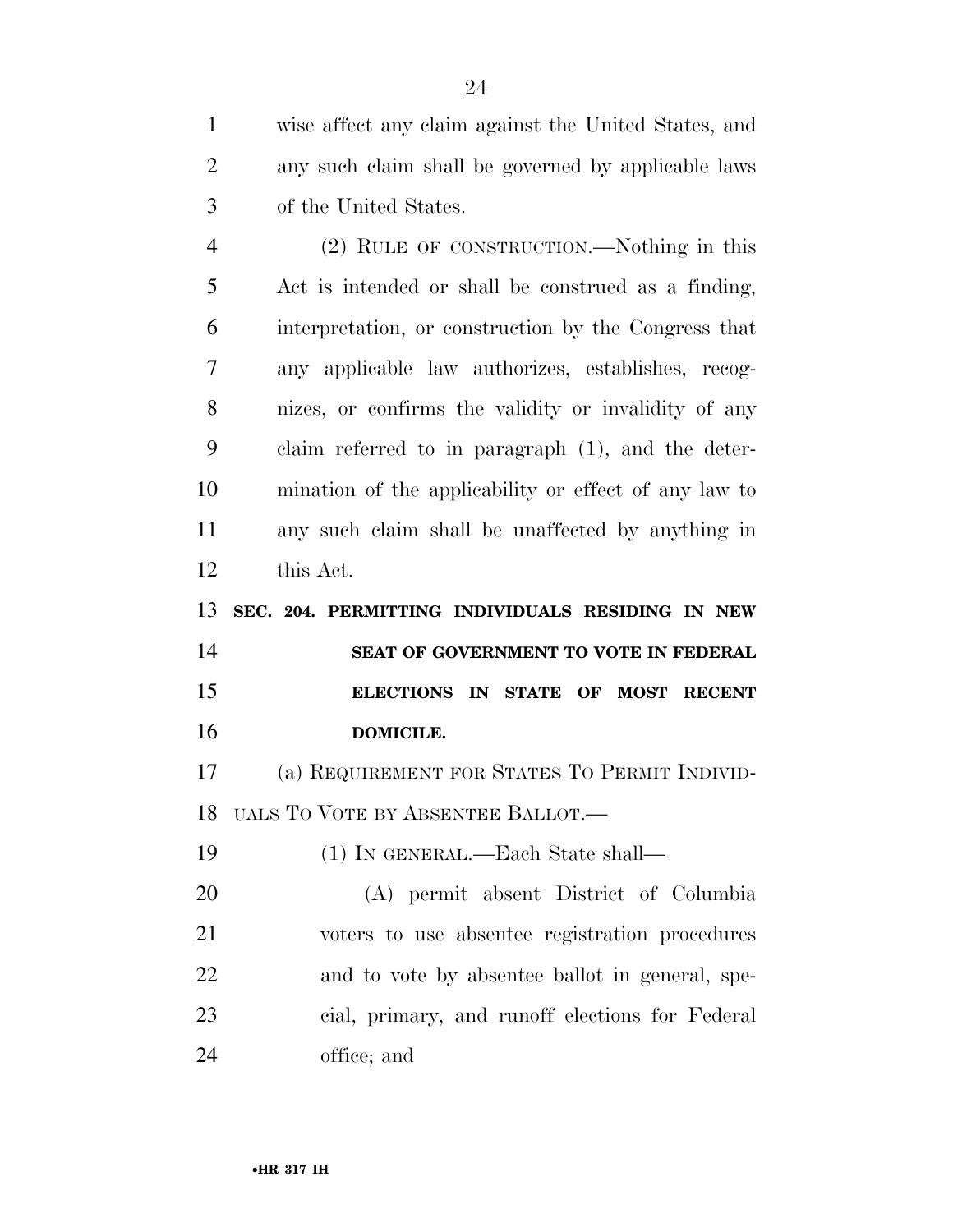(B) accept and process, with respect to any general, special, primary, or runoff election for Federal office, any otherwise valid voter reg- istration application from an absent District of Columbia voter, if the application is received by the appropriate State election official not less 7 than 30 days before the election.

8 (2) ABSENT DISTRICT OF COLUMBIA VOTER DE- FINED.—In this section, the term ''absent District of Columbia voter'' means, with respect to a State, a person who resides in the District of Columbia after the admission of the State of New Columbia into the Union and is qualified to vote in the State (or who would be qualified to vote in the State but for residing in the District of Columbia), but only if the State is the last place in which the person was domiciled before residing in the District of Colum-bia.

 (3) STATE DEFINED.—In this section, the term ''State'' means each of the several States, including 21 the State of New Columbia.

 (b) RECOMMENDATIONS TO STATES TO MAXIMIZE ACCESS TO POLLS BY ABSENT DISTRICT OF COLUMBIA VOTERS.—To afford maximum access to the polls by ab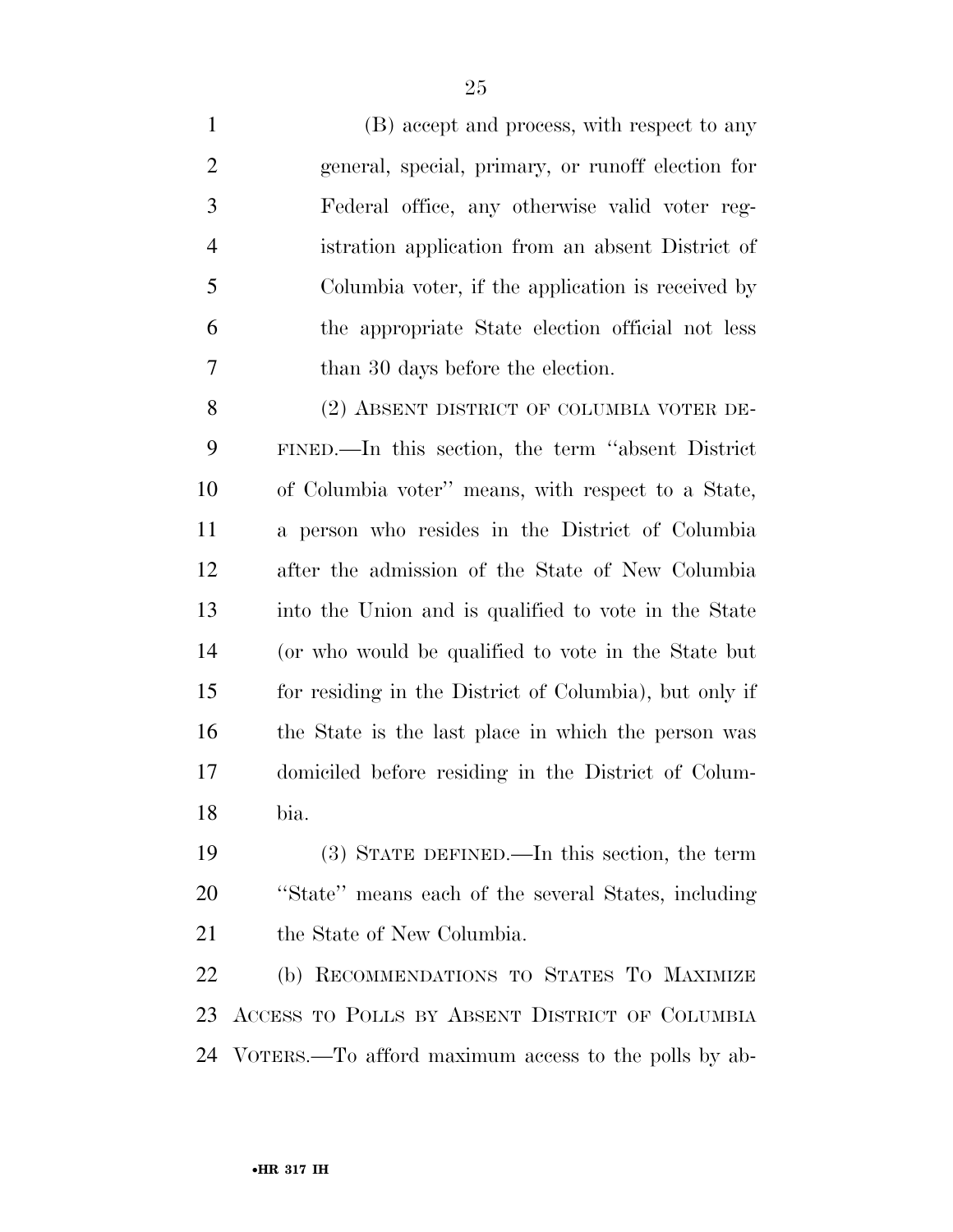sent District of Columbia voters, it is recommended that the States—

 (1) waive registration requirements for absent District of Columbia voters who, by reason of resi- dence in the District of Columbia, do not have an opportunity to register; (2) expedite processing of balloting materials with respect to such individuals; and (3) assure that absentee ballots are mailed to such individuals at the earliest opportunity. (c) ENFORCEMENT.—The Attorney General may bring a civil action in appropriate district court for such declaratory or injunctive relief as may be necessary to carry out this section. (d) EFFECT ON CERTAIN OTHER LAWS.—The exer- cise of any right under this section shall not affect, for purposes of any Federal, State, or local tax, the residence or domicile of a person exercising such right. (e) EFFECTIVE DATE.—This section shall take effect upon the date of the admission of the State into the

Union, and shall apply with respect to elections for Fed-

eral office taking place on or after such date.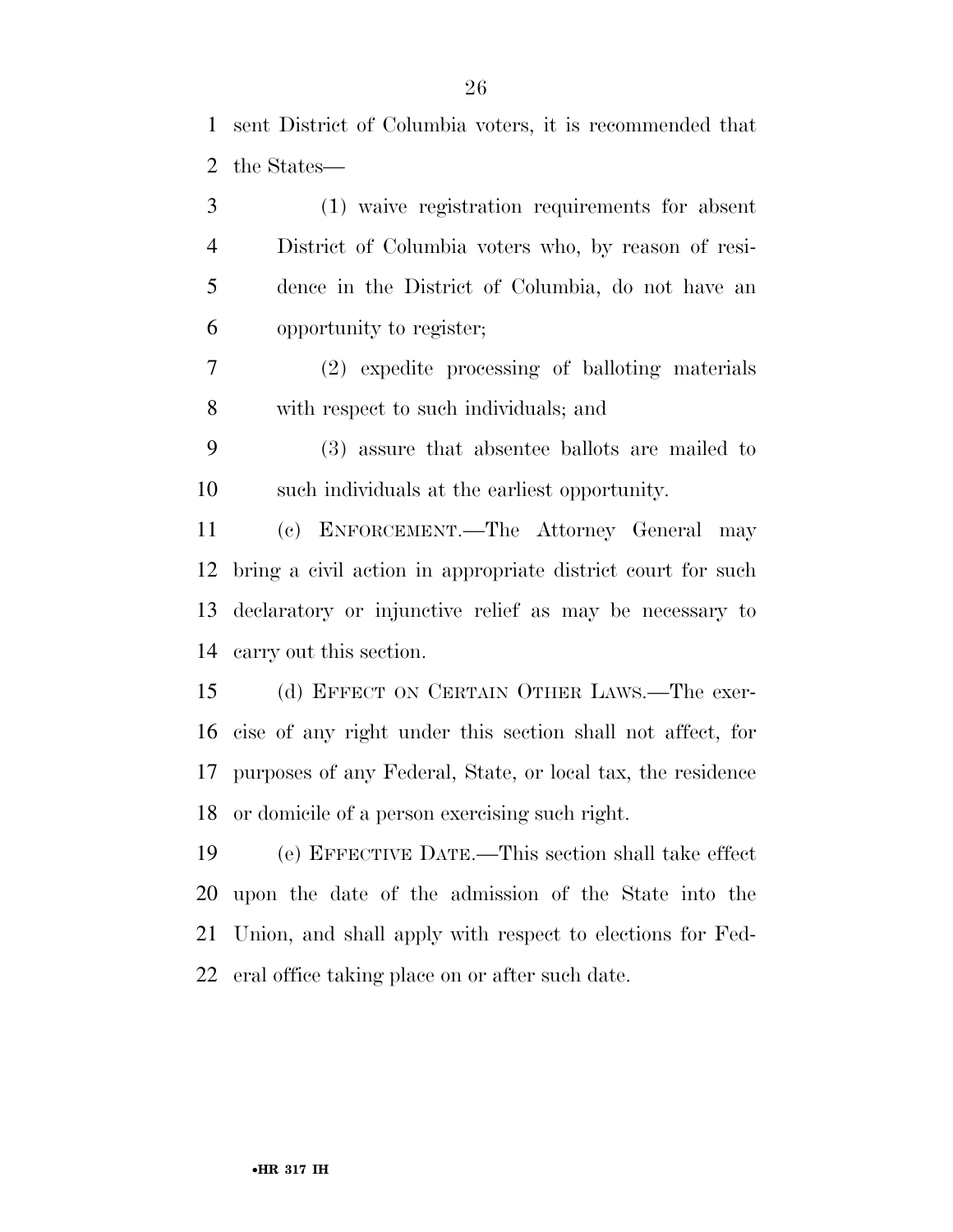# **SEC. 205. REPEAL OF LAW PROVIDING FOR PARTICIPATION OF DISTRICT OF COLUMBIA IN ELECTION OF PRESIDENT AND VICE-PRESIDENT.**  (a) IN GENERAL.—Title 3, United States Code, is

amended by striking section 21.

 (b) EFFECTIVE DATE.—The amendment made by subsection (a) shall take effect upon the date of the admis- sion of the State into the Union, and shall apply to any election of the President and Vice-President of the United States taking place on or after such date.

### **SEC. 206. EXPEDITED CONSIDERATION OF CONSTITU-TIONAL AMENDMENT.**

 (a) EXERCISE OF RULEMAKING AUTHORITY.—This section is enacted by Congress—

 (1) as an exercise of the rulemaking power of the Senate and the House of Representatives, re- spectively, and as such these provisions are deemed a part of the rule of each House, respectively, but applicable only with respect to the procedure to be followed in that House in the case of a joint resolu- tion described in subsection (b), and they supersede other rules only to the extent that they are incon-sistent therewith; and

 (2) with full recognition of the constitutional right of either House to change the rule (so far as relating to the procedure of that House) at any time,

•**HR 317 IH**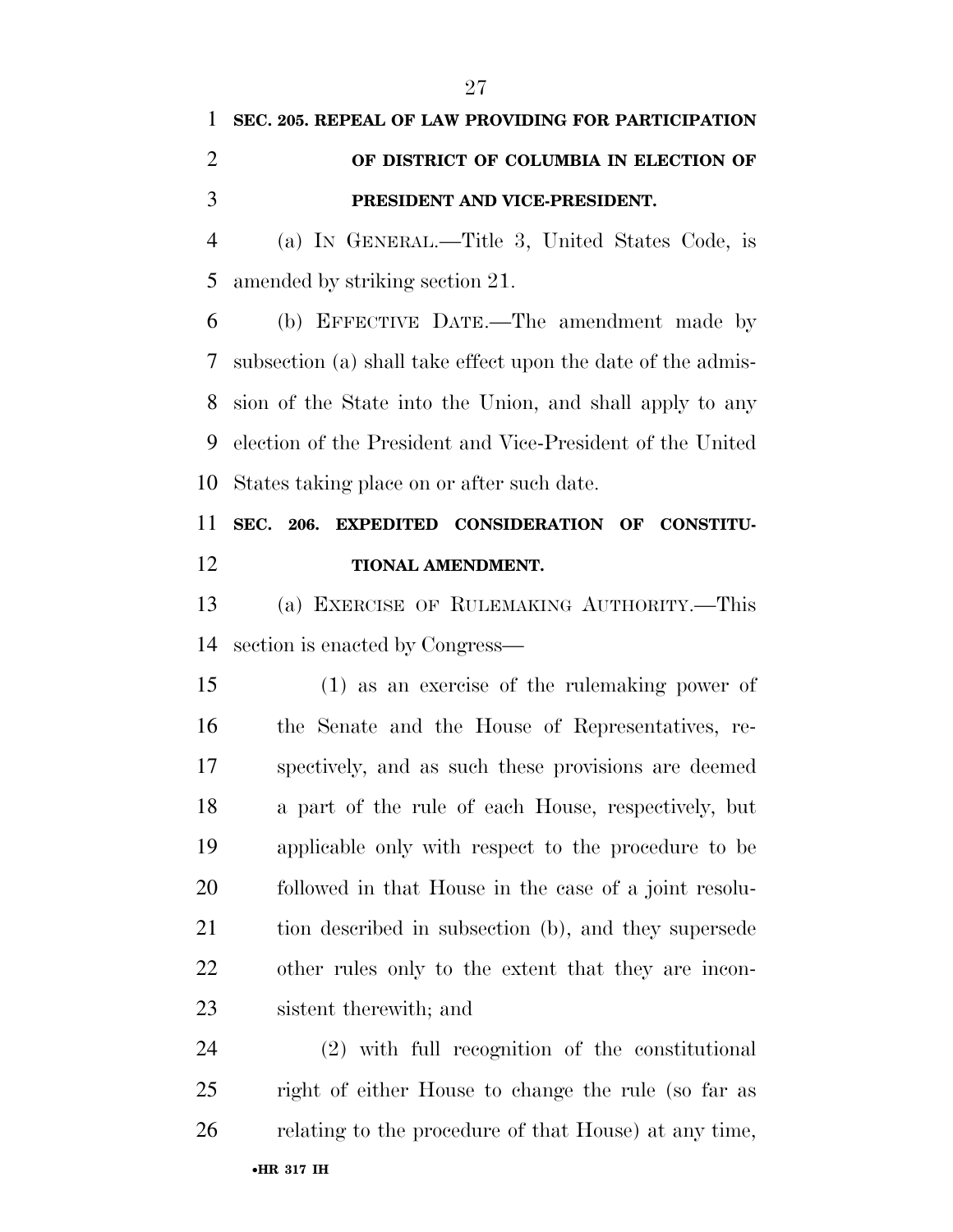in the same manner and to the same extent as in 2 the case of any other rule of that House. (b) EXPEDITED CONSIDERATION OF REPEAL OF 23RD AMENDMENT.— (1) MOTION MADE IN ORDER.—At any time after the date of the enactment of this Act, it shall be in order in either the House of Representatives or the Senate to offer a motion to proceed to the consideration of a joint resolution proposing an amendment to the Constitution of the United States repealing the 23rd article of amendment to the Con- stitution. (2) PROCEDURES RELATING TO MOTION.—With respect to the motion described in paragraph (1), the following rules shall apply: (A) The motion is highly privileged and is not debatable. (B) An amendment to the motion is not in order, and it is not in order to move to recon- sider the vote by which the motion is agreed to 21 or disagreed to. 22 (C) A motion to postpone shall be decided without debate.